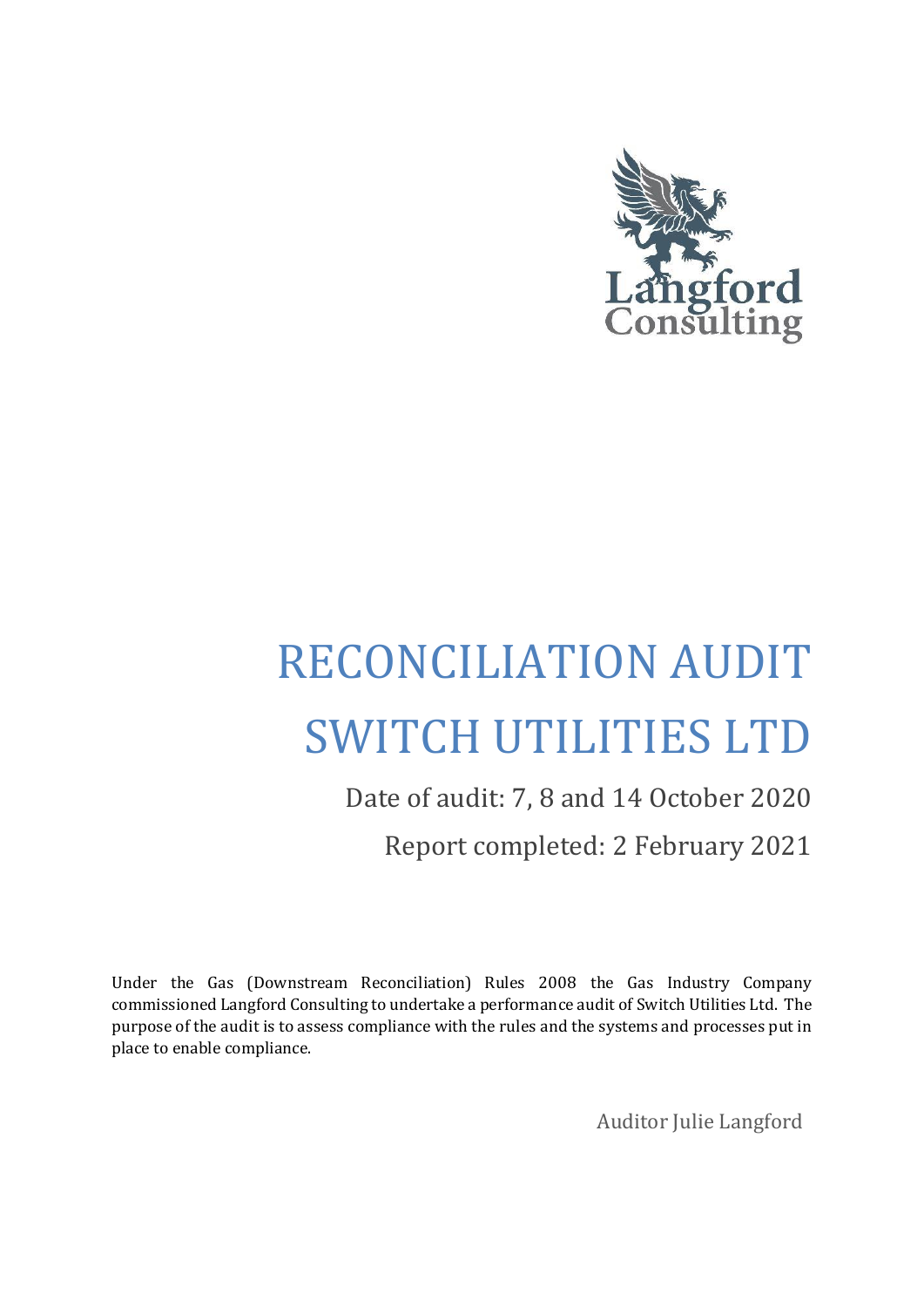# <span id="page-1-0"></span>**Executive Summary**

This performance audit was conducted at the request of the Gas Industry Company (GIC) in accordance with rule 65 of the 2015 Amendment Version of the Gas (Downstream Reconciliation) Rules 2008 effective from September 2015.

The purpose of this audit is to assess the systems, processes and performance of Switch Utilities Ltd (Switch) in terms of compliance with these rules.

The audit was conducted in accordance with terms of reference prepared by the GIC, and in accordance with the "Guideline note for rules 65 to 75 and 80: the commissioning and carrying out of performance audits and event audits, V3.0" which was published by the GIC in June 2013.

The summary of report findings in the table below shows that the Switch control environment is "effective" for eleven of the areas evaluated, "adequate" for four areas and three areas were not applicable. None were found to be "not adequate".

Twelve of the eighteen areas evaluated were found to be compliant, three were not complaint and three areas were not applicable. Switch has had 7 alleged breaches under the downstream reconciliation rules since the last audit. Five of these were under rule 37.2 (accuracy of initial consumption submitted versus final consumption); one under rule 33.4 (the provision of final consumption when due); one under rule 26.2 (the general obligation for information to be accurate, not misleading and timely).

| <b>Breach Allegation</b>                                                                                                                                                      | <b>Rules</b> | Section in this report |
|-------------------------------------------------------------------------------------------------------------------------------------------------------------------------------|--------------|------------------------|
| 33 ICPs were found to be in the wrong<br>allocation group, 22 ICPs were moved from<br>allocation group 6 to group 4 and 11 ICPs<br>needed to be moved from group 4 to group 6 | 29.3         | 3.2                    |
| There were 6 ICPs where the last actual read<br>date was more than 12 months ago and Switch<br>had been the retailer for at least 12 months                                   | 29.4.3       | 3.3                    |

The following additional alleged breaches are raised because of this audit:

In addition to recommending that Switch address the cause of the alleged breaches, the report also makes the following recommendations:

RECOMMENDATION That Vector review their monthly process for validating allocation groups to see why these ICPs were missed and in particular review them to identify ICPs that should be moved down allocation groups as well as up.

RECOMMENDATION: That Switch review how initial estimates are made with a view to improving the accuracy of initial submissions

RECOMMENDATION: As the difference between billed and submitted figures is growing it is suggested Switch undertake a more detailed review of this data to establish why this trend is occurring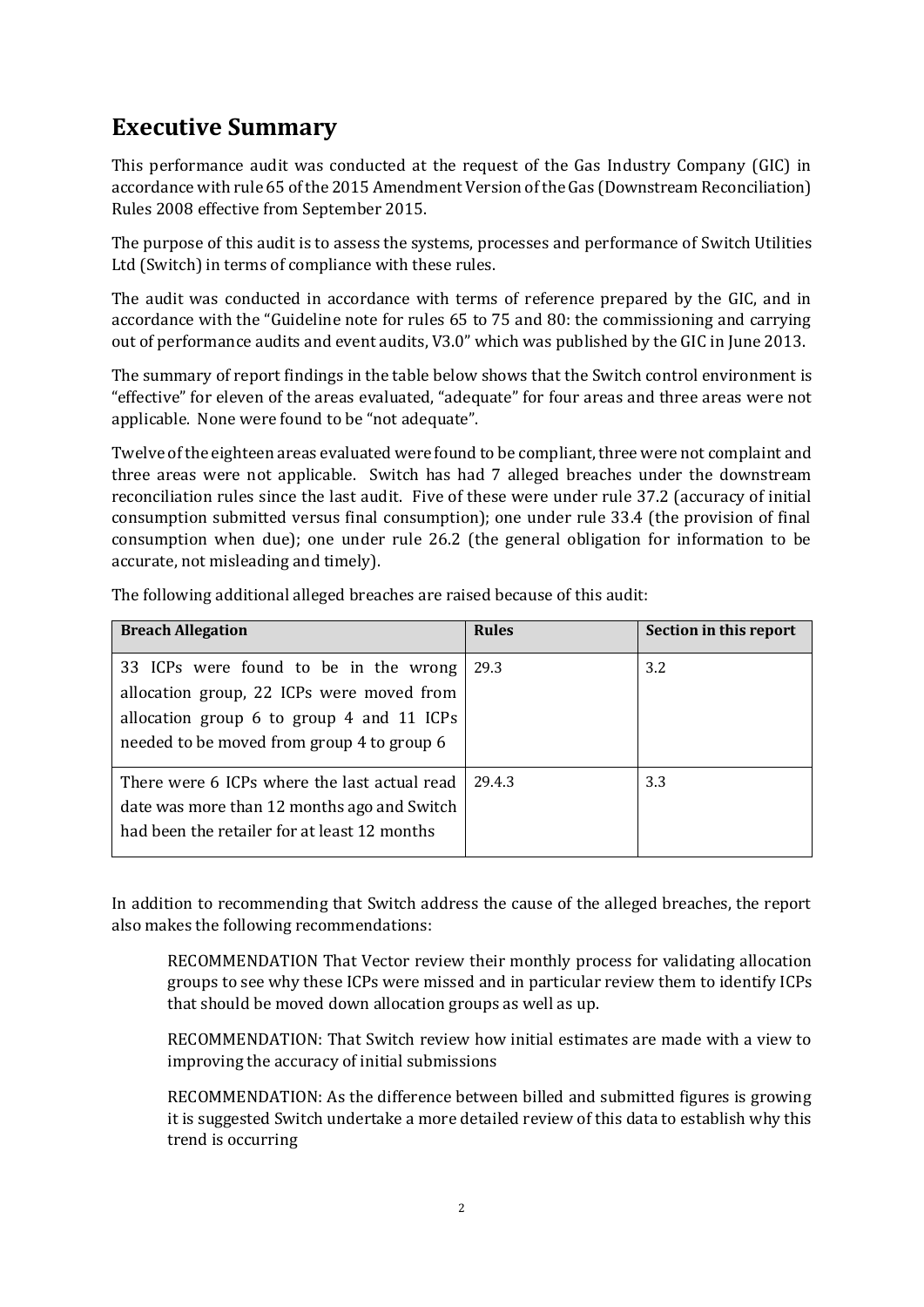# **Summary of Report Findings**

<span id="page-2-0"></span>

| <b>Issue</b>                             | <b>Section</b> | <b>Control Rating (Refer</b><br>Appendix<br>1<br>for<br>to<br>definitions) | Compliance<br>Rating | <b>Comments</b>                                                                                                                                                                                                                                |
|------------------------------------------|----------------|----------------------------------------------------------------------------|----------------------|------------------------------------------------------------------------------------------------------------------------------------------------------------------------------------------------------------------------------------------------|
| ICP set up information                   | 2.1            | Effective                                                                  | Compliant            | New ICPs were promptly included in submission files.                                                                                                                                                                                           |
| Metering set up information              | 2.2            | Adequate                                                                   | Compliant            | Alignment of system data with the registry was mostly good with new<br>processes in place. However, a few discrepancies in gas gate, meter<br>pressure and altitude have led to inaccurate energy conversion, but within<br>the allowable MPEs |
| <b>Billing factors</b>                   | 2.3            | Effective                                                                  | Compliant            | Temperature data had been updated to the new GIC data                                                                                                                                                                                          |
| Archiving of reading data                | 3.1            | Effective                                                                  | Compliant            | Meter reading data is stored for 30 months.                                                                                                                                                                                                    |
| Meter interrogation<br>requirements      | 3.2            | Adequate                                                                   | Not Compliant        | Some ICPs were identified as needing to be moved between allocation<br>groups                                                                                                                                                                  |
| Meter reading targets                    | 3.3            | Adequate                                                                   | Not Compliant        | There were some sites that had not been read in more than 12 months                                                                                                                                                                            |
| Non TOU validation                       | 3.4            | Effective                                                                  | Compliant            | Multiple layers of validation are occurring                                                                                                                                                                                                    |
| Non TOU error correction                 | 3.5            | Effective                                                                  | Compliant            | No issues were identified                                                                                                                                                                                                                      |
| TOU validation                           | 3.6            | n/a                                                                        | n/a                  | Switch do not have any TOU sites                                                                                                                                                                                                               |
| <b>Energy consumption</b><br>calculation | $\overline{4}$ | Effective                                                                  | Compliant            | Processes were reviewed and found to be accurate except as reported in<br>section 2.2 regarding alignment with registry                                                                                                                        |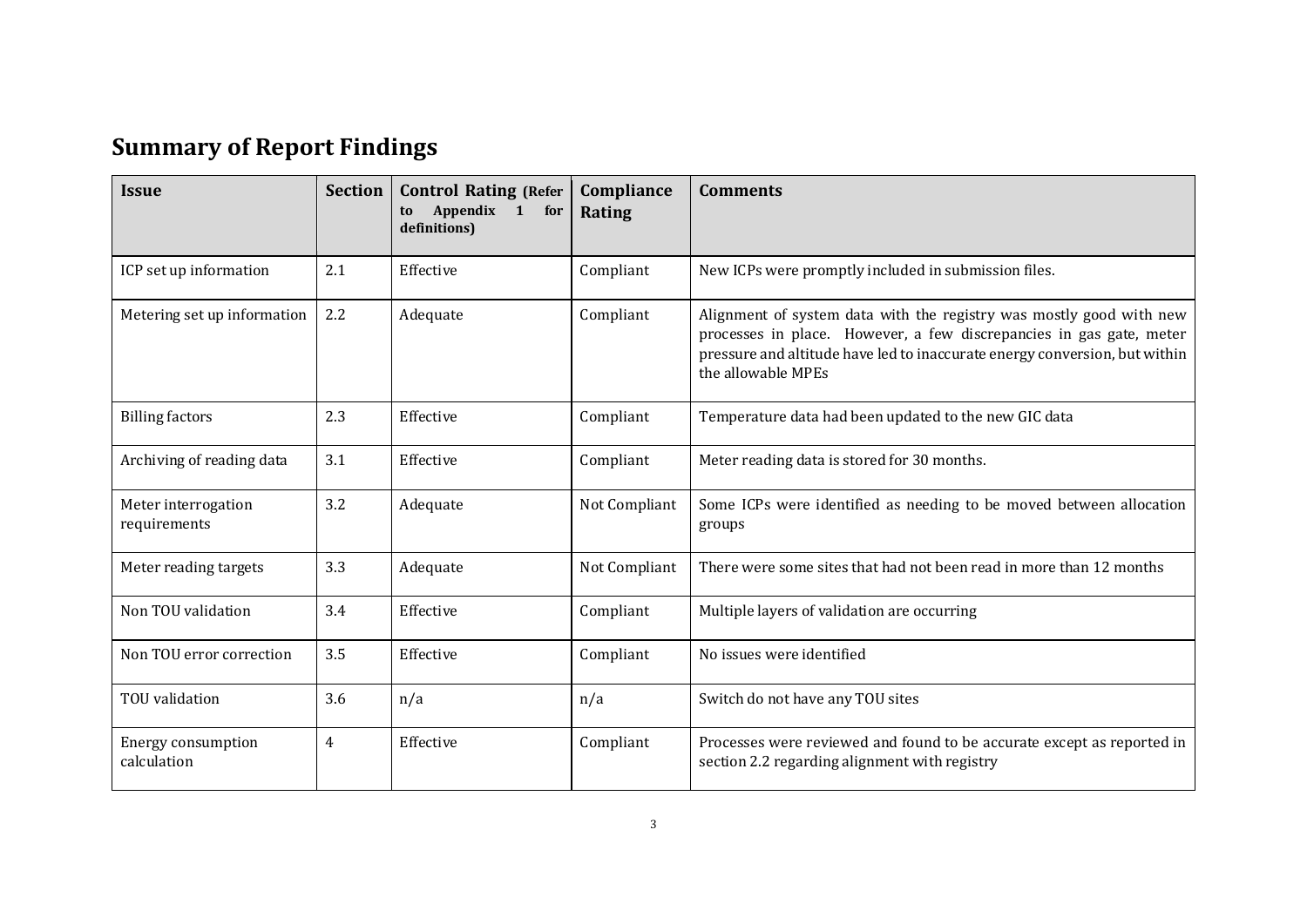| TOU estimation and<br>correction                 | 5.1 | n/a       | n/a           | Switch do not have any TOU sites                                                                                                   |
|--------------------------------------------------|-----|-----------|---------------|------------------------------------------------------------------------------------------------------------------------------------|
| Provision of retailer<br>consumption information | 5.2 | Effective | Compliant     |                                                                                                                                    |
| Initial submission accuracy                      | 5.3 | Adequate  | Not compliant | Alleged breaches have been made for initial allocations not being within<br>10% of the final allocation figures.                   |
| Historic estimates                               | 5.4 | Effective | Compliant     | Compliance was achieved for all relevant scenarios                                                                                 |
| Proportion of HE                                 | 5.5 | Effective | Compliant     | The correct proportion of HE is being reported.                                                                                    |
| <b>Forward Estimates</b>                         | 5.6 | Effective | Compliant     | Processes were reviewed and no issues were identified.                                                                             |
| <b>Billed vs consumption</b><br>comparison       | 5.7 | Effective | Compliant     | It is recommended an analysis is completed to establish why the difference<br>between billed and consumption quantities is growing |
| Gas trading notifications                        | 5.8 | n/a       | n/a           | Switch have no supplementary agreements.                                                                                           |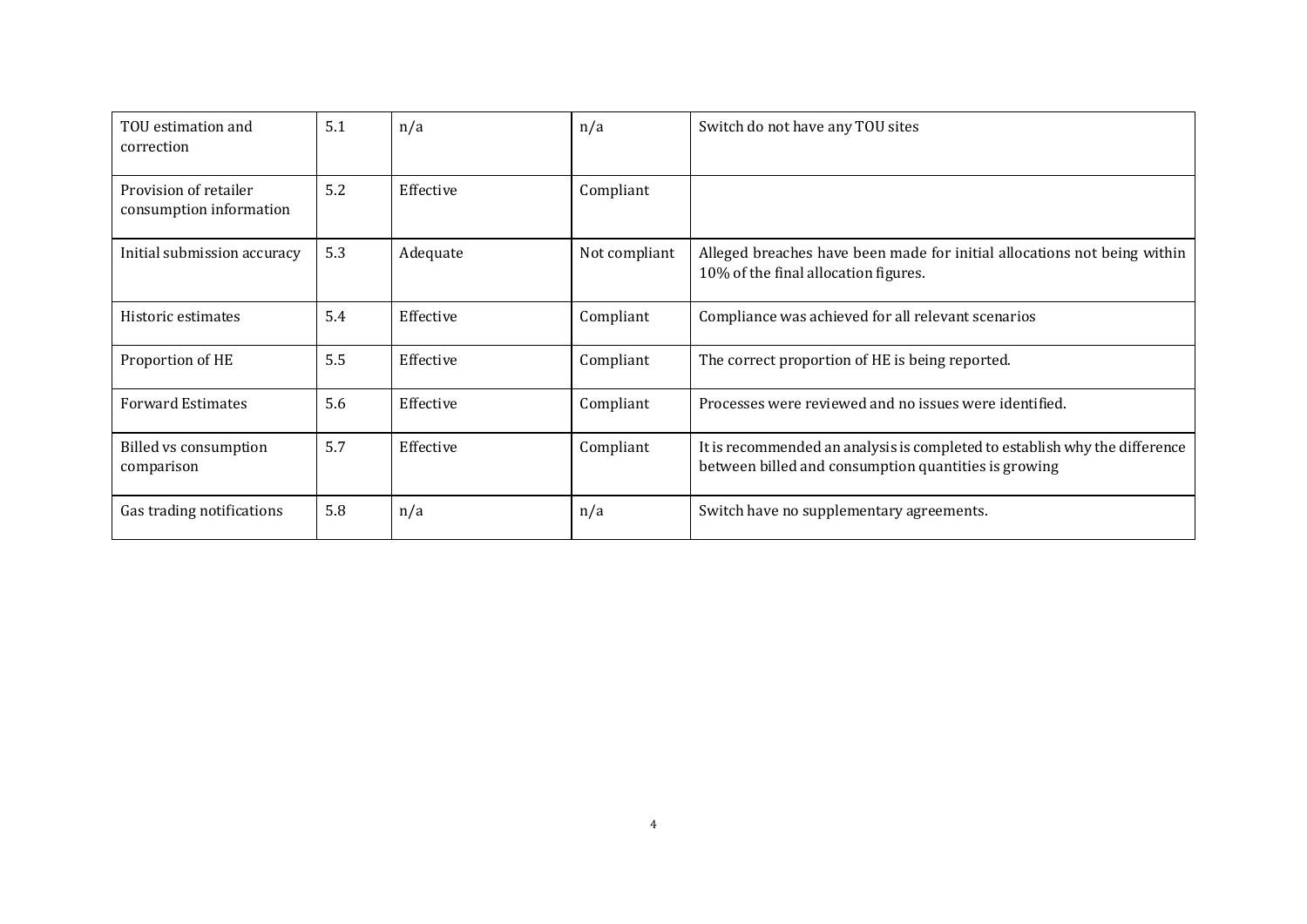# <span id="page-4-0"></span>**Contents**

|     | <b>Executive Summary</b>                                       | $\overline{2}$  |
|-----|----------------------------------------------------------------|-----------------|
|     | <b>Summary of Report Findings</b>                              | 3               |
|     | Contents                                                       | 5               |
| 1.  | Pre-Audit and Operational Infrastructure Information           | $\overline{7}$  |
| 1.1 | Scope of Audit                                                 | $\overline{7}$  |
| 1.2 | <b>General Compliance</b>                                      | 7               |
|     | 1.2.1 Summary of Previous Audit                                | $\overline{7}$  |
|     | 1.2.2 Breach Allegations                                       | 8               |
| 1.3 | Provision of Information to the Auditor (rule 69)              | 8               |
| 1.4 | Transmission Methodology and Audit Trails (rule 28.4.1)        | 8               |
| 2.  | Set-up and Maintenance of Information in Systems (rule 28.2)   | 9               |
| 2.1 | ICP Set Up Information                                         | 9               |
|     | 2.1.1 New Connections Process                                  | 9               |
|     | 2.1.2 Altitude Information                                     | 9               |
| 2.2 | Metering Set-up Information                                    | 10 <sup>°</sup> |
| 2.3 | <b>Billing Factors</b>                                         | 10              |
|     | 2.3.1 Temperature Information                                  | 10              |
|     | 2.3.2 Calorific Values                                         | 11              |
| 3.  | <b>Meter Reading and Validation</b>                            | 11              |
| 3.1 | Archiving of Register Reading Data (rule 28.4.2)               | 11              |
| 3.2 | Metering Interrogation Requirements (rule 29)                  | 11              |
| 3.3 | Meter Reading Requirements (rules 29.4.3, 29.5 & 40.2)         | 12              |
| 3.4 | Non TOU Validation                                             | 12              |
| 3.5 | Non TOU Error Correction                                       | 12              |
| 3.6 | <b>TOU Validation</b>                                          | 13              |
| 4.  | <b>Energy Consumption Calculation (rule 28.2)</b>              | 13              |
| 5.  | <b>Estimation and Submission Information</b>                   | 13              |
| 5.1 | TOU Estimation and Correction (rule 30.3)                      | 13              |
| 5.2 | Provision of Retailer Consumption Information (rules 30 to 33) | 13              |
| 5.3 | Initial Submission Accuracy (rule 37.2)                        | 14              |
| 5.4 | Historic Estimates (Rules 34 & 35)                             | 15              |
| 5.5 | Proportion of Historic Estimates (rule 40.1)                   | 16              |
| 5.6 | Forward Estimates (rules 34 & 36)                              | 16              |
| 5.7 | Billed vs Consumption Comparison (rule 52)                     | 17              |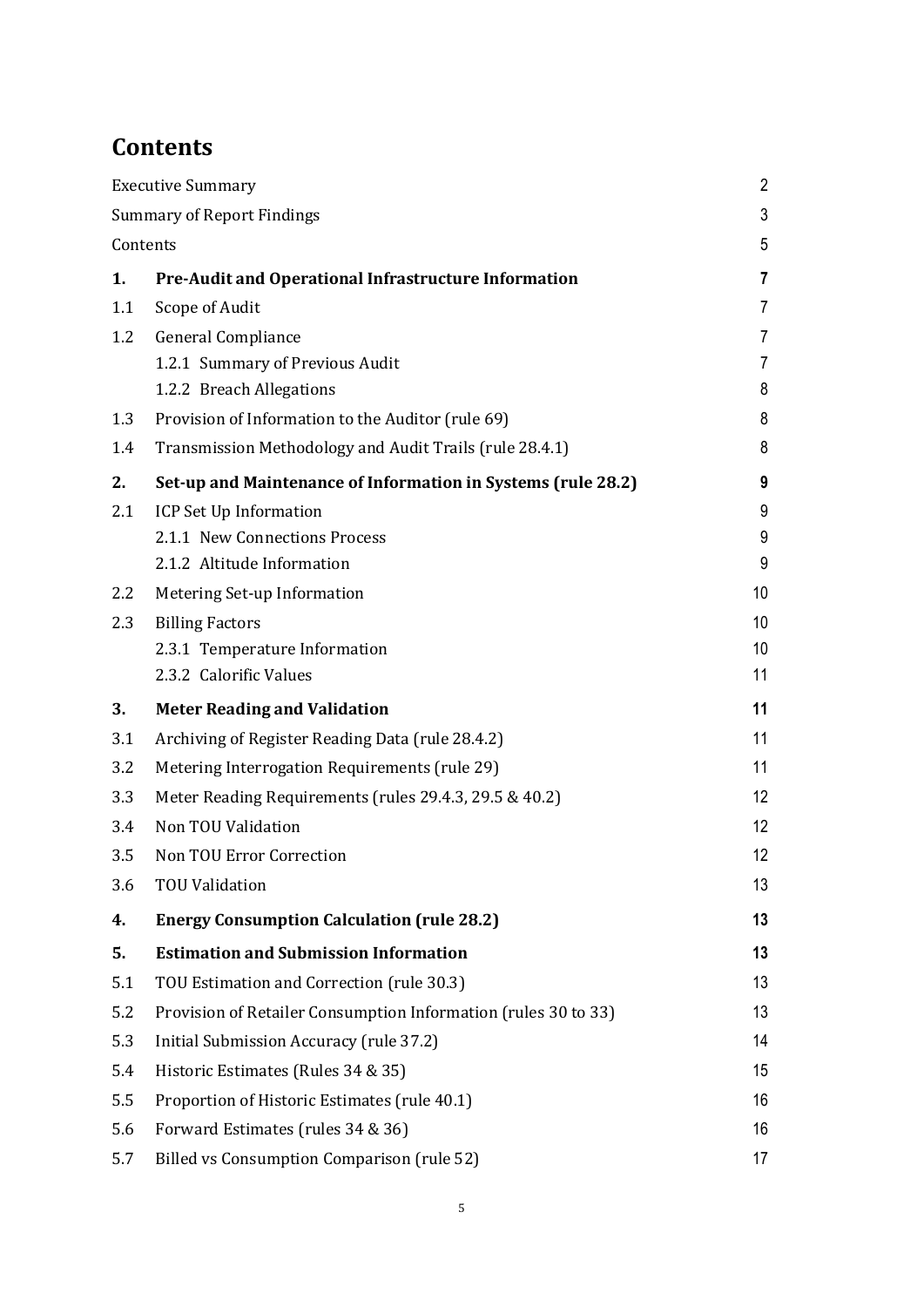| 5.8 | Gas Trading Notifications (Rule 39)     |    |
|-----|-----------------------------------------|----|
| 6.  | <b>Conclusion</b>                       | 18 |
|     | Appendix 1 – Control Rating Definitions | 19 |
|     | Appendix 2 – Alleged Breach Detail      | 20 |
|     | Appendix 3 – Responses to draft report  | 22 |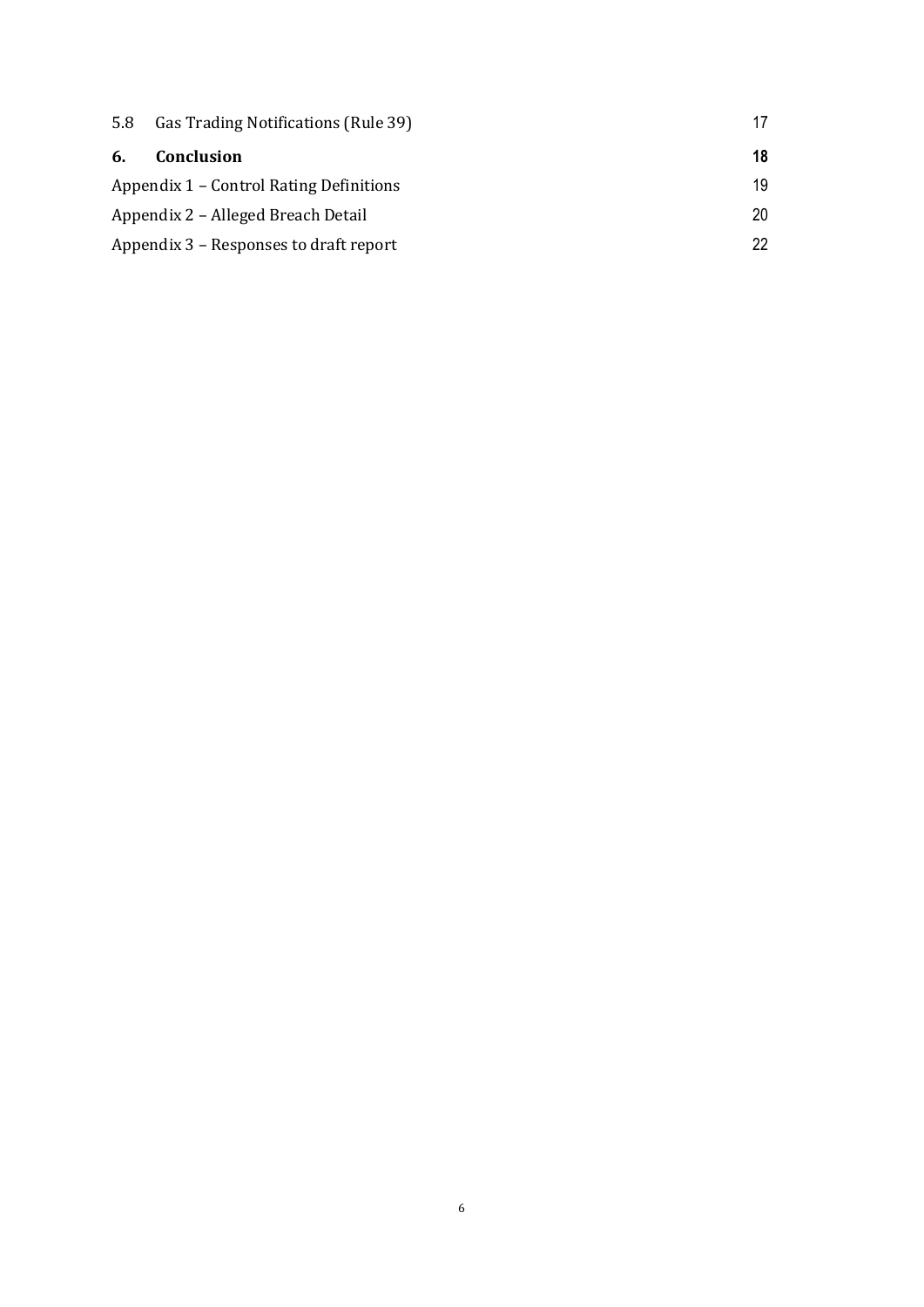# <span id="page-6-0"></span>**1. Pre-Audit and Operational Infrastructure Information**

#### <span id="page-6-1"></span>**1.1 Scope of Audit**

This performance audit was conducted at the request of the Gas Industry Company (GIC) in accordance with rule 65 of the 2015 Amendment Version of the Gas (Downstream Reconciliation) Rules 2008 effective from September 2015.

- 65. Industry body to commission performance audits
	- 65.1 The industry body must arrange at regular intervals performance audits of the allocation agent and allocation participants.
	- 65.2 The purpose of a performance audit under this rule is to assess in relation to the allocation agent or an allocation participant, as the case may be, -
		- 65.2.1 The performance of the allocation agent or that allocation participant in terms of compliance with these rules; and
		- 65.2.2 The systems and processes of the allocation agent or that allocation participant that have been put in place to enable compliance with these rules.

The audit was conducted in accordance with terms of reference prepared by the GIC, and in accordance with the "Guideline note for rules 65 to 75 and 80: the commissioning and carrying out of performance audits and event audits, V3.0" which was published by the GIC in June 2013.

The engagement commenced on 15 January 2020. Switch Utilities Ltd (Switch) use Vector Data Services (Vector) as a service provider so the on-site part of this audit was completed at Vector's offices in New Plymouth and was done in parallel with the audits of other retailers who use Vector's services. Arrangements for site visits were made, but cancelled twice due to pandemic protocols, but were able to occur in October. Other aspects of this audit were conducted remotely.

The scope of the audit includes "downstream reconciliation" only. Switching and registry management functions were audited in conjunction with this audit but are included in a separate report.

#### <span id="page-6-2"></span>**1.2 General Compliance**

#### <span id="page-6-3"></span>**1.2.1 Summary of Previous Audit**

Switch started as a retailer on 1 May 2015 and were previously audited in August 2017. The summary of the findings of the last audit were as follows:

• A newly connected ICP was not included in the initial or interim submission files

This audit found new ICPs had been included in submission files

• The energy calculation for 1 ICP was inaccurate due to the wrong altitude factor

This audit found discrepancies in gas gate, meter pressure and altitude compared with the gas registry data which will have led to inaccurate energy conversion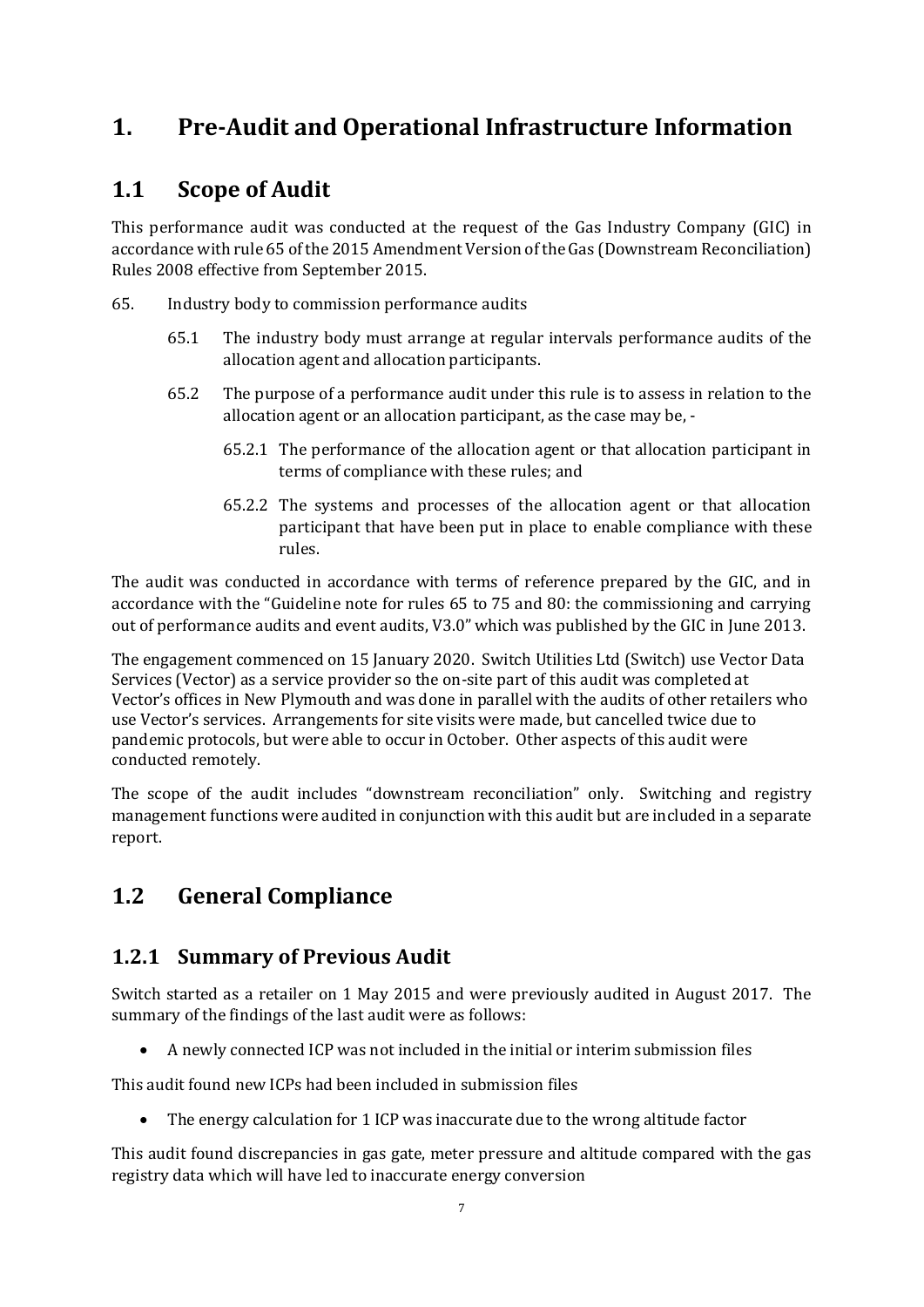• Accuracy level falls outside the standard required by NZS5259 when converting volume to energy because of inaccurate temperature factors that have not been recently reviewed

The GIC temperature table is now being used for energy conversion

• Incorrect GAS080s were submitted due to an incorrect SQL query

No GAS080 issues found during this audit

#### <span id="page-7-0"></span>**1.2.2 Breach Allegations**

Switch has had 7 alleged breaches under the downstream reconciliation rules since the last audit. Five of these were under rule 37.2 (accuracy of initial consumption submitted versus final consumption); one under rule 33.4 (the provision of final consumption when due); one under rule 26.2 (the general obligation for information to be accurate, not misleading and timely).

| <b>Breach Allegation</b>                                                                                                                                                      | <b>Rules</b> | Section in this report |
|-------------------------------------------------------------------------------------------------------------------------------------------------------------------------------|--------------|------------------------|
| 33 ICPs were found to be in the wrong<br>allocation group, 22 ICPs were moved from<br>allocation group 6 to group 4 and 11 ICPs<br>needed to be moved from group 4 to group 6 | 29.3         | 3.2                    |
| There were 6 ICPs where the last actual read<br>date was more than 12 months ago and Switch<br>had been the retailer for at least 12 months                                   | 29.4.3       | 3.3                    |

The following additional alleged breaches are raised because of this audit:

#### <span id="page-7-1"></span>**1.3 Provision of Information to the Auditor (rule 69)**

In conducting this audit, the auditor may request any information from Switch, the allocation agent and any allocation participant. Information was provided by Vector as Switch's data services agent.

Information was provided by Switch and Vector in a timely manner in accordance with this rule.

It is considered that all parties have complied with the requirements of this rule.

#### <span id="page-7-2"></span>**1.4 Transmission Methodology and Audit Trails (rule 28.4.1)**

A complete audit trail was viewed for all data gathering, validation and processing functions. Compliance is confirmed with this rule, consumption information is transferred and stored in such a manner that it cannot be altered without leaving a detailed audit trail.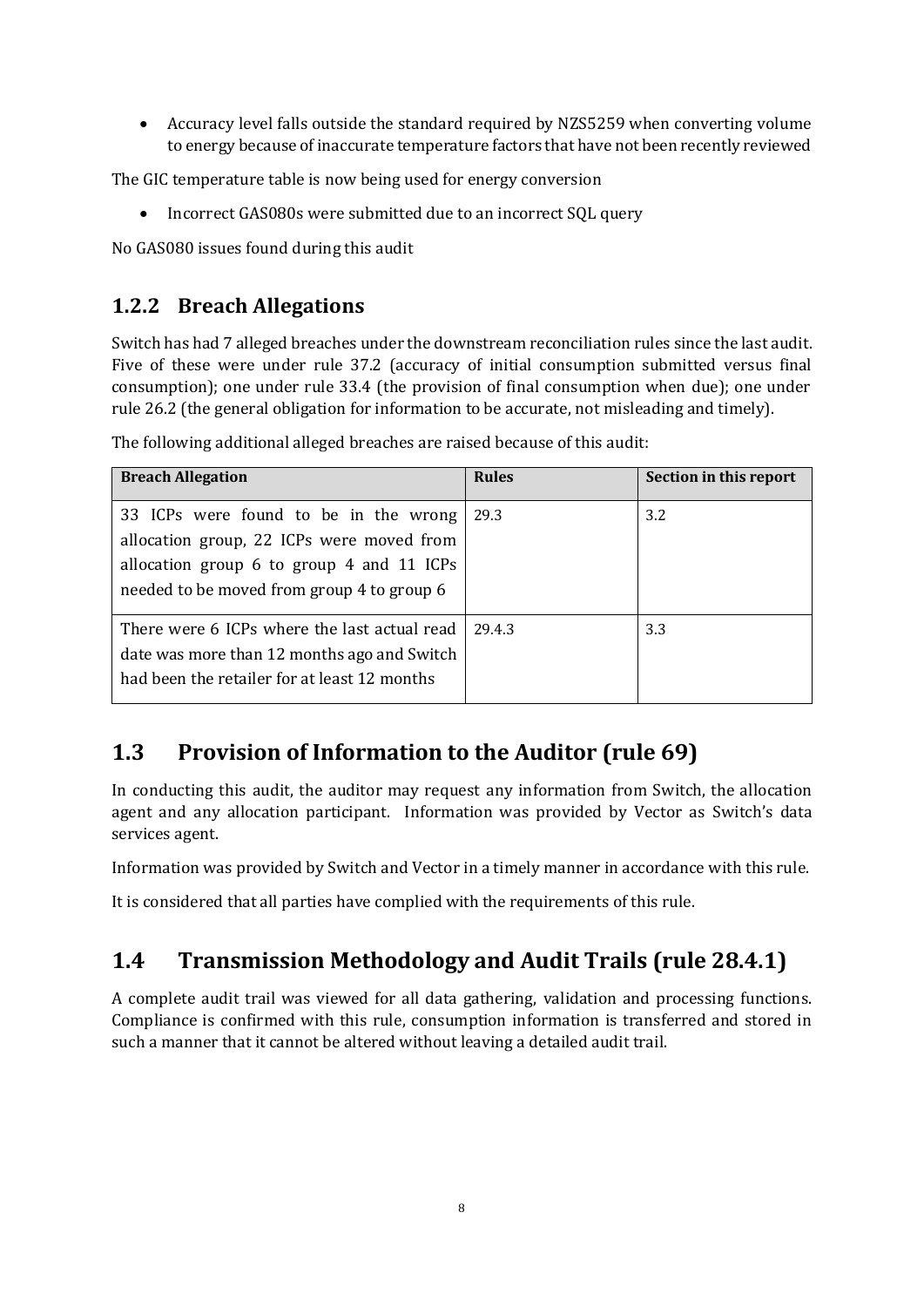## <span id="page-8-0"></span>**2. Set-up and Maintenance of Information in Systems (rule 28.2)**

Every retailer must ensure the conversion of measured volume to volume at standard conditions and the conversion of volume at standard conditions to energy complies with NZS 5259:2015, for metering equipment installed at each consumer installation for which the retailer is the responsible retailer.

Compliance with this rule has been examined in relation to the set-up of ICP, metering and billing information. The "Gas (Downstream Reconciliation) Rules 2008 Billing factors guideline note, V2.0" (Billing Factors Guideline) published by GIC on 30/11/15 was also considered when examining the set up and maintenance of information.

Vector manage meter readings in an Excel workbook, which in turn pushes the information into Flow2E, a bespoke system based on OSIsoft PI. Flow2E is where the energy calculation happens and various validity checks occur, as well as trend data being visible and worklists being produced. The energy data is then pushed back out to the meter readings workbook and from here is sent on to Switch. The meter readings workbook also does a sanity check on the energy calculation and highlights anything unusual. The energy data is also pushed to a SQL database which has an Access front end. This is used to manage registry/switching activities and create allocation submissions.

## <span id="page-8-1"></span>**2.1 ICP Set Up Information**

#### <span id="page-8-2"></span>**2.1.1 New Connections Process**

The process was examined for the connection and activation of new ICPs.

The switching and registry management audit that was completed alongside this audit, reports on the analysis of the new connections process with respect to the Gas (Switching Arrangements) Rules 2008 (the switching rules) and this is therefore not repeated here in full.

Switch has no ICPs that were created in 2019 and is currently the retailer for only 2 ICPs created in 2018. Of the 2018 ICPs it was the first retailer for only one of these. The new connections process for this ICP was therefore reviewed for compliance with both the switching and the reconciliation rules. Compliance with the switching rules is reported on in the associated audit report.

While on site it was confirmed that this new ICP was correctly included in the first initial file for August 2018.

The analysis of status updates in section 9 of the associated switching rules audit report identified an additional new ICP which had subsequently been switched out to another retailer. There had been some issues with the status update of this new ICP, noted in the associated switching rules report. As a part of the downstream audit it was verified that this new ICP, updated in the registry as active in March 2019, has been included in the March 2019 initial submission file and subsequent submissions.

#### <span id="page-8-3"></span>**2.1.2 Altitude Information**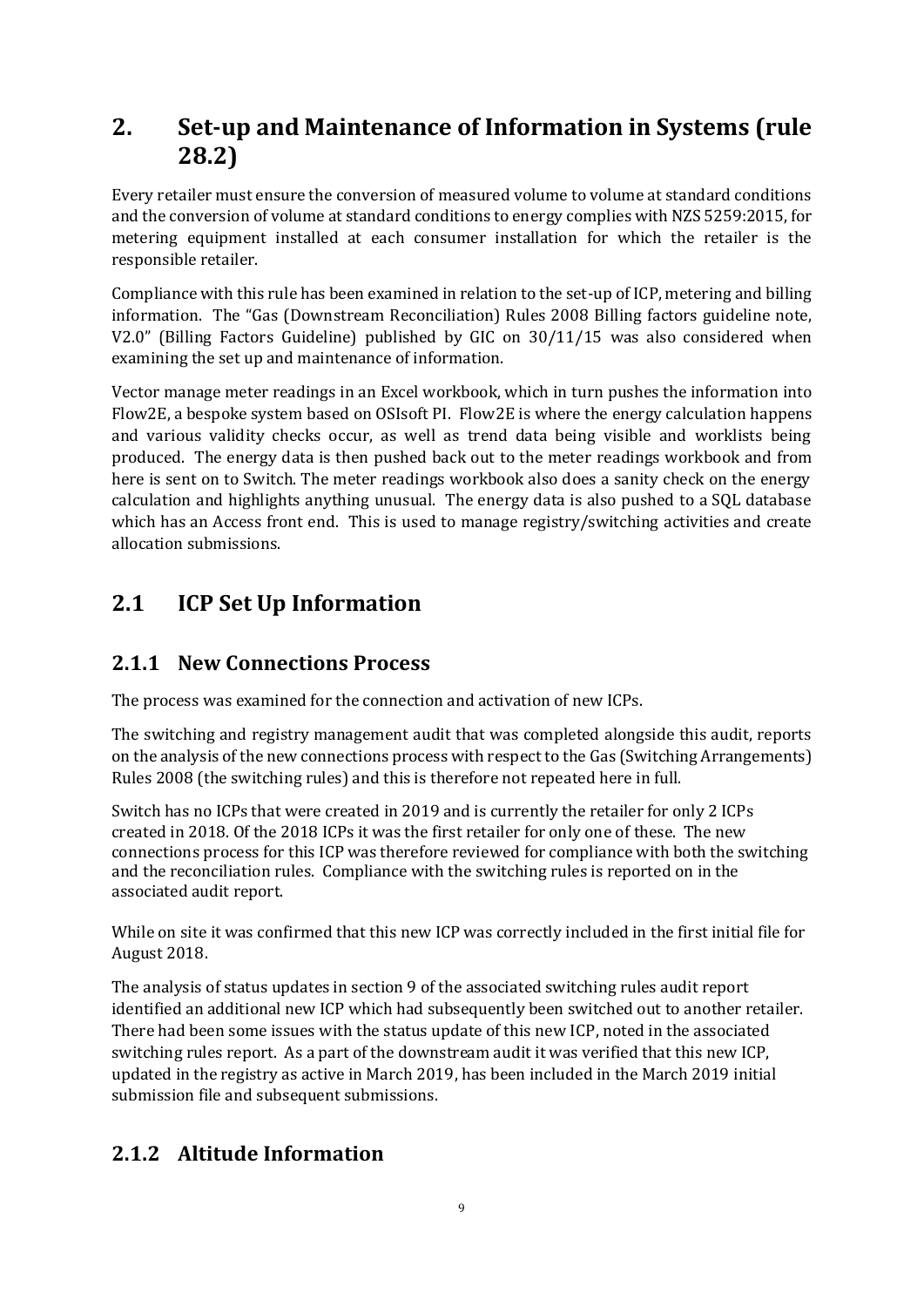It is a distributor responsibility to populate the registry with correct altitude information to support compliance with NZS 5259:2015, and it is a retailer responsibility to comply with NZS 5259:2015 for the conversion of volume to energy.

The registry list file for Switch was reviewed for obvious outliers and sample checks made against Google Earth with an emphasis on newer ICPs set up since the last audit round. The data quality was good and no issues were found.

#### <span id="page-9-0"></span>**2.2 Metering Set-up Information**

During the on-site audit Vector demonstrated they had processes for validating the alignment of data in their systems against the registry put in place since the last audit. However, it was noted there was no direct validation between Flow2E and the registry – Flow2E was instead validated against Vector's SQL database, which had in turn been checked against the registry. There was therefore opportunity for at least some temporary discrepancies to arise.

The records in the Vector system held for Switch were compared against the information in the registry for altitude; gas gate; meter pressure; dials and multiplier. Generally, there was good alignment, although some discrepancies were found for altitude, meter pressure and gas gate which are detailed in appendix 2. Errors in altitude, meter pressure and incorrect gas type information due to the gas gate discrepancies, have the potential to cause inaccurate energy conversion. However these discrepancies were investigated further and in these instances any inaccuracy was below the maximum permissible error allowed in NZS5259 so no breach is alleged.

It is recommended in section 10 of the associated switching audit report that the systems for ensuring alignment of internal systems and the registry be reviewed to ensure alignment between Vector system data and the registry and in particular extended to include a direct check between the registry and Flow2E. This recommendation is therefore not repeated here.

Some of these discrepancies were corrected while the auditor was on-site and this in turn helped to verify the time stamp aspect of the Vector system which shows the audit trail of data changes (see section 1.4).

# <span id="page-9-1"></span>**2.3 Billing Factors**

#### <span id="page-9-2"></span>**2.3.1 Temperature Information**

The Gas Industry Company now provides a list of temperature data for all allocated gas gates. The data was created by NIWA and provides a 30 year average of ground temperature at 30cm depth. The data is presented in degrees Celsius and there is one number per month for each gas gate.

The purpose of this temperature information is for industry participants to use in their data conversion calculations if they wish. The Gas (Downstream Reconciliation) Rules 2008 (the DR rules) require that the data used in the conversion of volume to energy must comply with NZS 5259. Average ground temperature at 30cm depth is provided as an option under NZS 5259.

Currently the use of this information is voluntary however, it is The Gas Industry Co's intent that the DR rules would be changed to incorporate this dataset in the future. If the Gas Industry Co were to do this then they would consult with industry.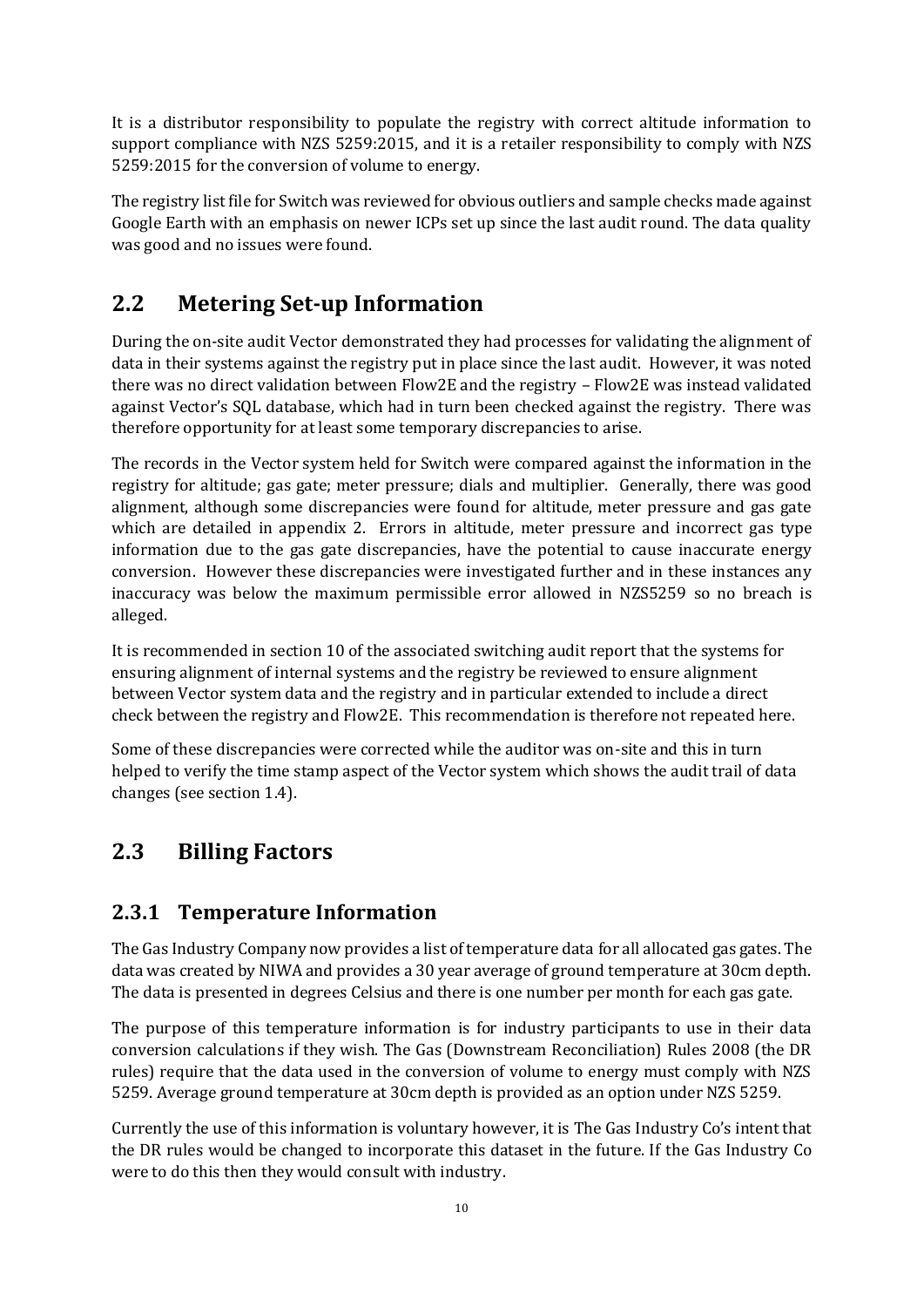It was confirmed with Vector that this temperature table is now being used in their Flow2E system, that performs the energy conversion for Switch ICPs.

#### <span id="page-10-0"></span>**2.3.2 Calorific Values**

Overnight jobs requiring energy conversion in Flow2E are done using yesterday's gas type information. This allows the early availability of data and the running of the missing data report the next morning. Once available the gas type information for yesterday (including calorific values) is downloaded from OATIS, converted to Flow2E format and uploaded. This allows the energy conversions for yesterday to be updated using that day's values. This process was observed during the on-site audit.

At month end the data is extracted from OATIS again, to ensure any corrected gas type information is identified and used in Flow2E. Vector also validate the Wobbe and specific gravity values. Flow 2E time stamps both the upload of the gas type information and the trail of energy calculations.

The use of the correct calorific value and other gas type components within an example energy conversion calculation was also observed as a part of the audit, as noted in section 4.

# <span id="page-10-1"></span>**3. Meter Reading and Validation**

# <span id="page-10-2"></span>**3.1 Archiving of Register Reading Data (rule 28.4.2)**

Retailers are required to keep register reading data for a period of 30 months. Data was examined during the audit and it is confirmed that meter reads are available 30 months after their date of origin.

Sample meter read data was also verified against the data used as the meter read input for the energy calculation to prove the end-to-end process.

# <span id="page-10-3"></span>**3.2 Metering Interrogation Requirements (rule 29)**

Rule 29 specifies the type of metering (TOU or non-TOU) that must be installed at a consumer installation, the relevant allocation group that the consumer installation falls within and the interrogation requirements that apply depending on the type of metering and allocation group.

During the on-site audit Vector's monthly process for reviewing allocation groups was demonstrated. This checks for the 250 GJ and the 10 TJ thresholds. If an ICP needs to be changed an email is sent to advise the meter owner and the registry is updated directly by logging on via the front end.

Switch only has allocation group 4 and 6 ICPs. The auditor did a comparison of load shedding categories and allocation groups as a way of validating the allocation groups. Some anomalies were found and shared with Vector and these were all further reviewed. 22 ICPs needed to be switched from group 6 to group 4 and 11 ICPs needed to be changed from group 4 to group 6. Vector have actioned the changes. In particular the auditor noticed Vector's monthly process was checking for upward movements between allocation groups but not for situations where ICPs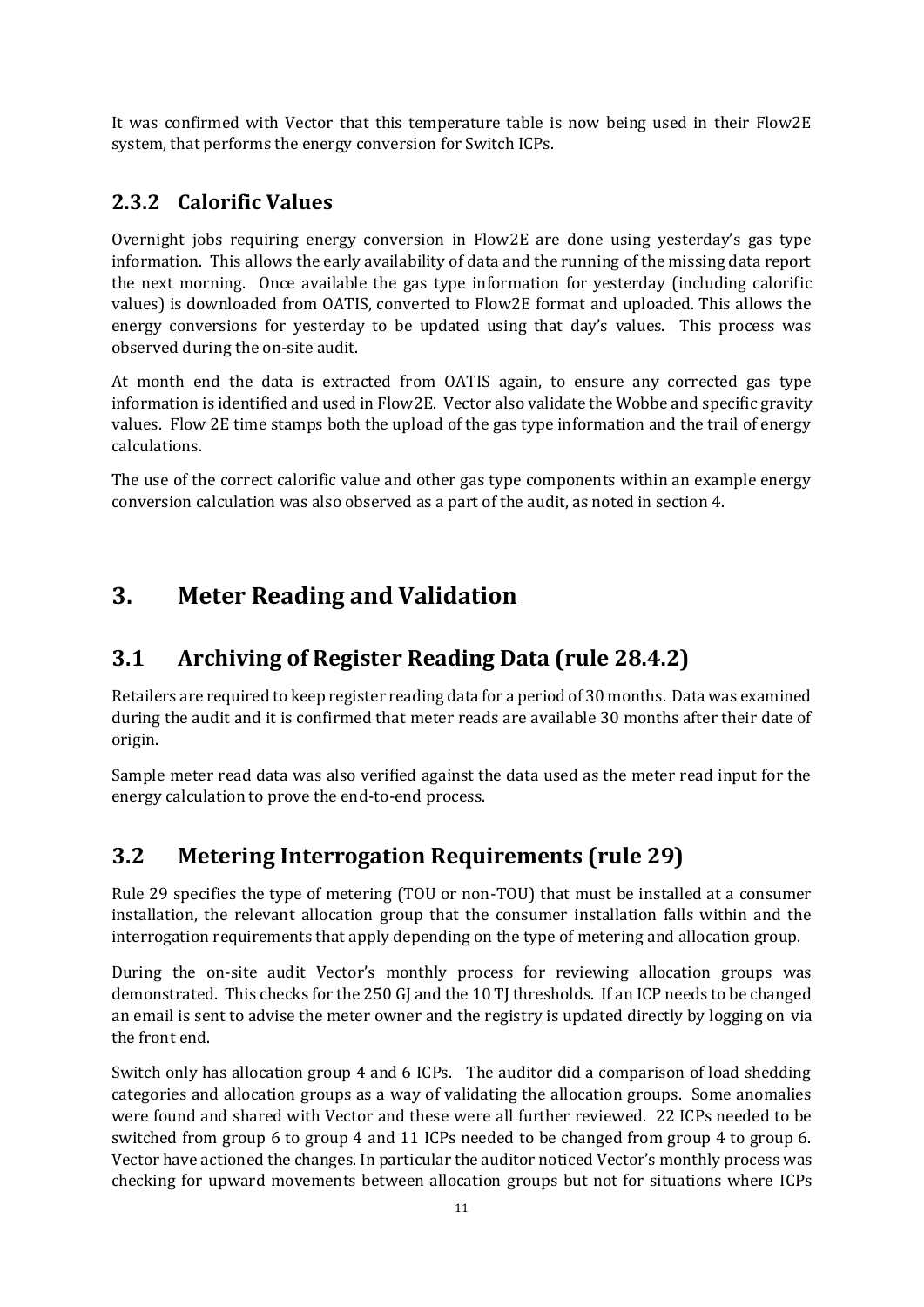should be moved down from group 4 to group 6. However, it is noted this has little practical consequence as all ICPs have been on a 20-day schedule with the meter reader since early 2020.

ALLEGED BREACH 33 ICPs were found to be in the wrong allocation group, 22 ICPs were moved from allocation group 6 to group 4 and 11 ICPs needed to be moved from group 4 to group 6 (rule 29.3)

RECOMMENDATION That Vector review their monthly process for validating allocation groups to see why these ICPs were missed and in particular review them to identify ICPs that should be moved down allocation groups as well as up.

# <span id="page-11-0"></span>**3.3 Meter Reading Requirements (rules 29.4.3, 29.5 & 40.2)**

All consumer installations with non-TOU meters must have register readings recorded at least once every 12 months unless exceptional circumstances prevent such an interrogation (rule 29.4.3).

Vector's policy since early 2020 is to manage all of Switch's ICPs on a 20-day schedule with the meter reader, regardless of allocation group. Problems with obtaining meter reads are therefore identified early by Vector and referred back to Switch to investigate and resolve. At the time of the audit however there were 6 ICPs where the last actual read date was over 12 months ago with the comment from the field technician being there was no access and no key provided. Details are provided in appendix 2.

ALLEGED BREACH There were 6 ICPs where the last actual read date was more than 12 months ago and Switch had been the retailer for at least 12 months (rule 29.4.3)

A GAS080 file was reviewed and validated, no issues arose.

# <span id="page-11-1"></span>**3.4 Non TOU Validation**

Vector has a multi layered approach to validity checking. Meter reads are first loaded into a meter reads Excel workbook which performs basic checks such as identifying clocked and stopped meters.

The metering information is then loaded into Flow2E which produces daily worklists for the Data Services team to review. They highlight things such as volume, specific gravity or Wobbe outside of expected parameters and also highlight file distribution problems. The team review data against site specific validation parameters.

The energy data returned by Flow2E is uploaded into the spreadsheet where a third stage of validation occurs on the energy values, pressure and CV.

A fourth layer of validation is done by Switch as retailer.

If it is identified there is no meter read this is also raised with Switch.

#### <span id="page-11-2"></span>**3.5 Non TOU Error Correction**

Error correction was examined by a "walk through" of the process and by examining examples. No issues arose.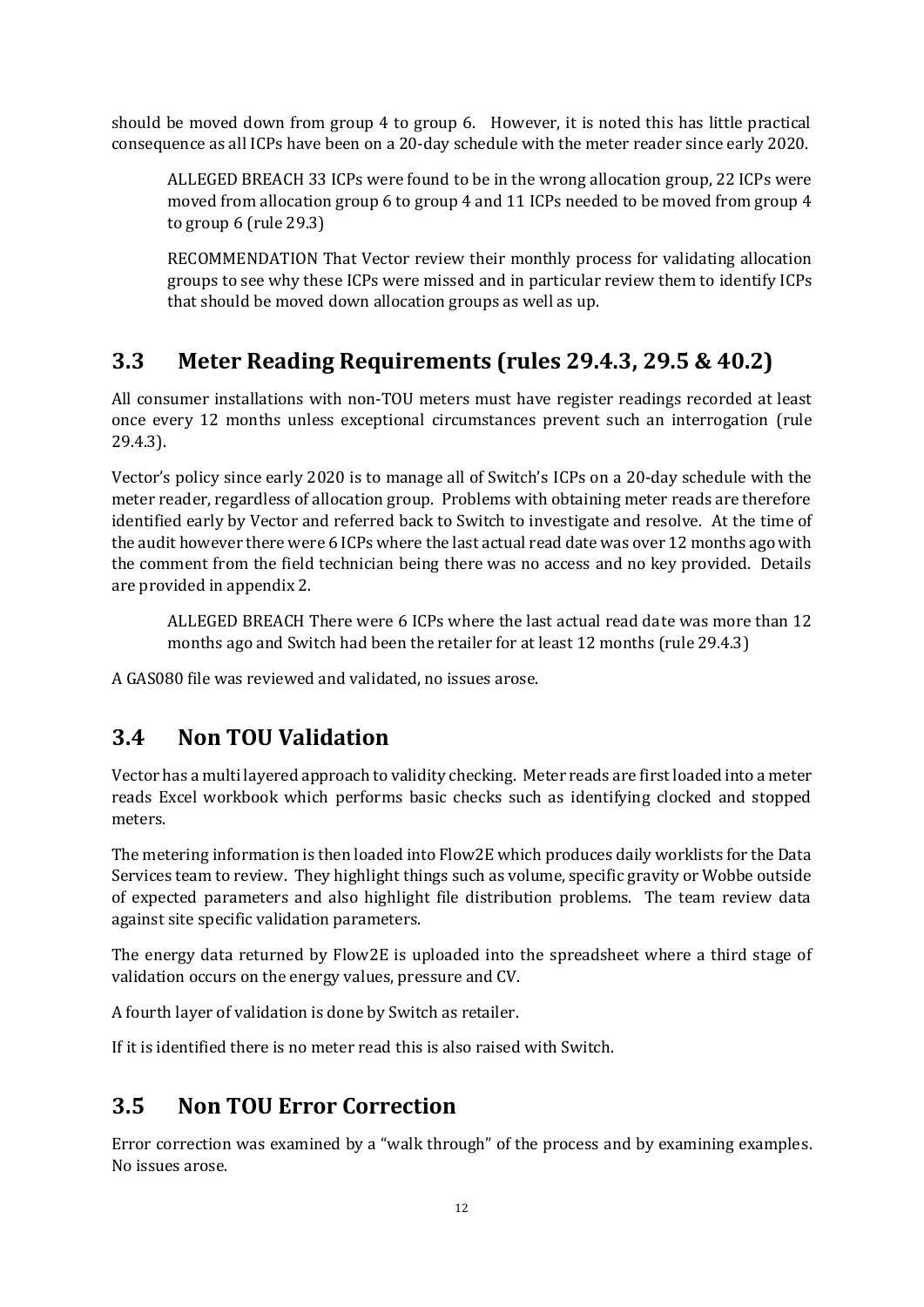It was confirmed that the corrected quantities were included in the final submission files.

#### <span id="page-12-0"></span>**3.6 TOU Validation**

Not applicable to Switch ICPs.

# <span id="page-12-1"></span>**4. Energy Consumption Calculation (rule 28.2)**

The data is converted to energy in the Flow2E system managed by the Data Services team in New Plymouth.

During the visit one ICP was selected and the calculation of the conversion factors was replicated to within the degree of accuracy required by NZS5259. Also, each item used in the calculation was traced back to source to verify that the calculation engine was correctly mapped to the relevant source data. For example, the pressure and altitude used were verified back to the gas registry, the temperature to the GIC table, the gas gate back to the First Gas table of gas gates and the gas type information back to the OATIS data table.

It was also verified that the energy data held was consistent between the different parts of Vector's systems, i.e. Flow2E, the SQL database and the meter reads spreadsheet.

No issues arose from these replications other than the registry data anomalies noted in section 2.2.

# <span id="page-12-2"></span>**5. Estimation and Submission Information**

#### <span id="page-12-3"></span>**5.1 TOU Estimation and Correction (rule 30.3)**

Not applicable to Switch ICPs.

#### <span id="page-12-4"></span>**5.2 Provision of Retailer Consumption Information (rules 30 to 33)**

During the on-site audit a sample GAS040 file was compared with Vector's system for one gas gate to demonstrate:

- That the GAS040 accurately reflects the data
- That the GAS040 is computed at an ICP level then aggregated
- That the aggregation is accurate

As a part of the audit INACT ICPs were reviewed for any that have had consumption to see if the consumption had been included in the submission file. One INACT ICP with consumption was identified and this consumption had been included in submission files.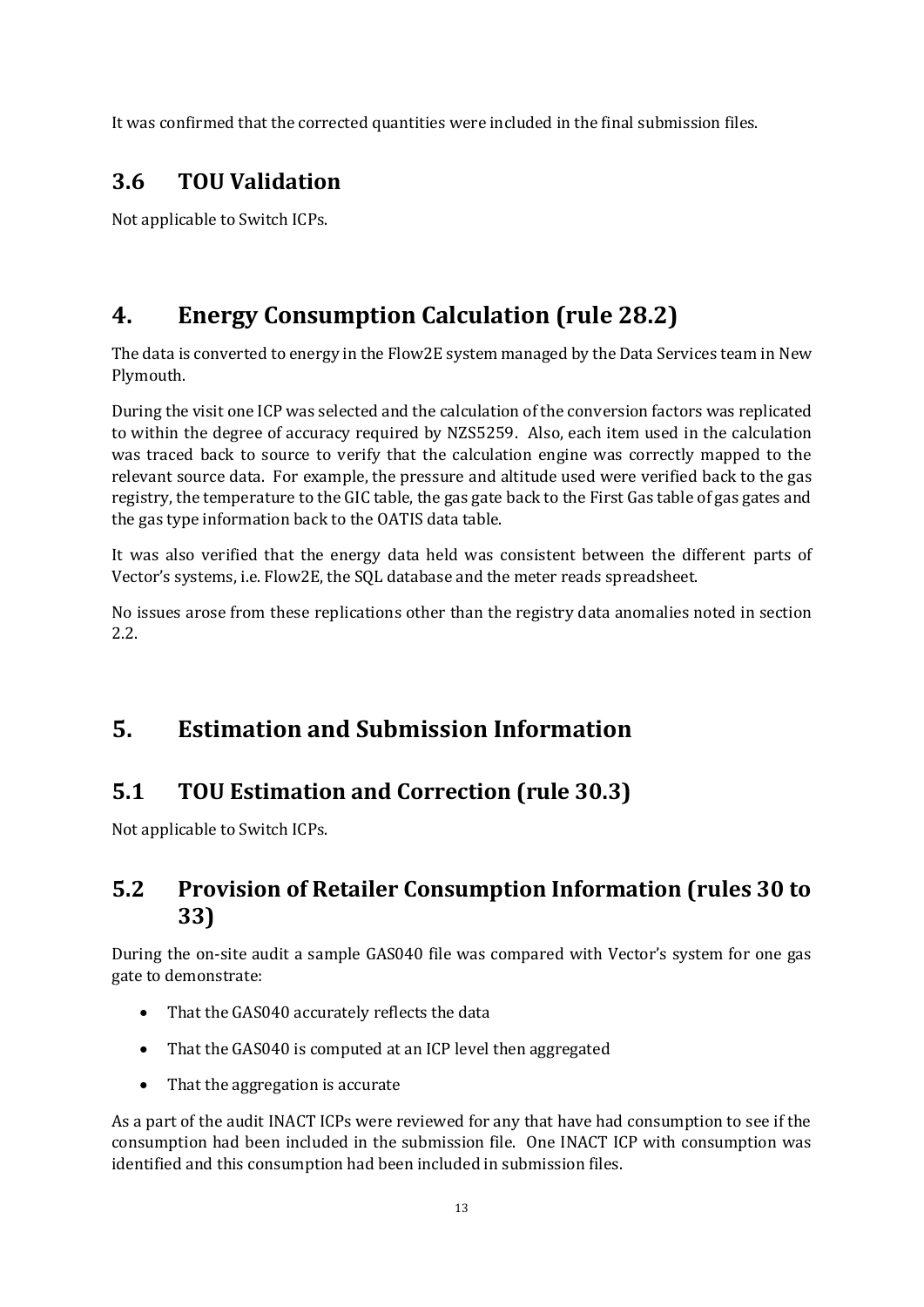# <span id="page-13-0"></span>**5.3 Initial Submission Accuracy (rule 37.2)**

Rule 37.2 requires that the accuracy of consumption information, for allocation groups 3 to 6, for initial allocation must be within a certain percentage of error published by the industry body. The published percentage for the months analysed is 10%.

Switch did not meet this requirement for some gas gates during the 12-month period reviewed. The results are summarised in the table below. In total over this period there were 3 instances of a gate exceeding the +/-10% test and exceeding the 200GJ materiality threshold.

| Month            | <b>Total Gas</b><br>Gates | <b>Number</b><br>Within $+/-$<br>10% | % Compliant | Within $+/-$<br>$10\%$ or $\lt$<br>200 GJ | $\frac{0}{0}$<br>Compliant<br>or<br>immaterial |
|------------------|---------------------------|--------------------------------------|-------------|-------------------------------------------|------------------------------------------------|
| December 2017    | 23                        | 15                                   | 65%         | 23                                        | 100%                                           |
| January 2018     | 23                        | 17                                   | 74%         | 23                                        | 100%                                           |
| February 2018    | 24                        | 23                                   | 96%         | 24                                        | 100%                                           |
| March 2018       | 25                        | 18                                   | 72%         | 25                                        | 100%                                           |
| April 2018       | 25                        | 21                                   | 84%         | 24                                        | 96%                                            |
| May 2018         | 25                        | 24                                   | 96%         | 25                                        | 100%                                           |
| <b>June 2018</b> | 26                        | 25                                   | 96%         | 26                                        | 100%                                           |
| <b>July 2018</b> | 27                        | 24                                   | 89%         | 27                                        | 100%                                           |
| August 2018      | 28                        | 24                                   | 86%         | 27                                        | 96%                                            |
| September 2018   | 29                        | 25                                   | 86%         | 28                                        | 97%                                            |
| October 2018     | 30                        | 28                                   | 93%         | 30                                        | 100%                                           |
| November 2018    | 31                        | 29                                   | 94%         | 31                                        | 100%                                           |

The following table shows the difference between consumption information for initial and final submissions at an aggregated level for all gas gates. This demonstrates compliance in 9 out of 12 months.

| Month         | Initial Submission All<br>Gas Gates (GJ) | Final Submission All   Percentage Variation<br>Gas Gates (GJ) |       |
|---------------|------------------------------------------|---------------------------------------------------------------|-------|
| December 2017 | 6.403                                    | 6.388                                                         | $0\%$ |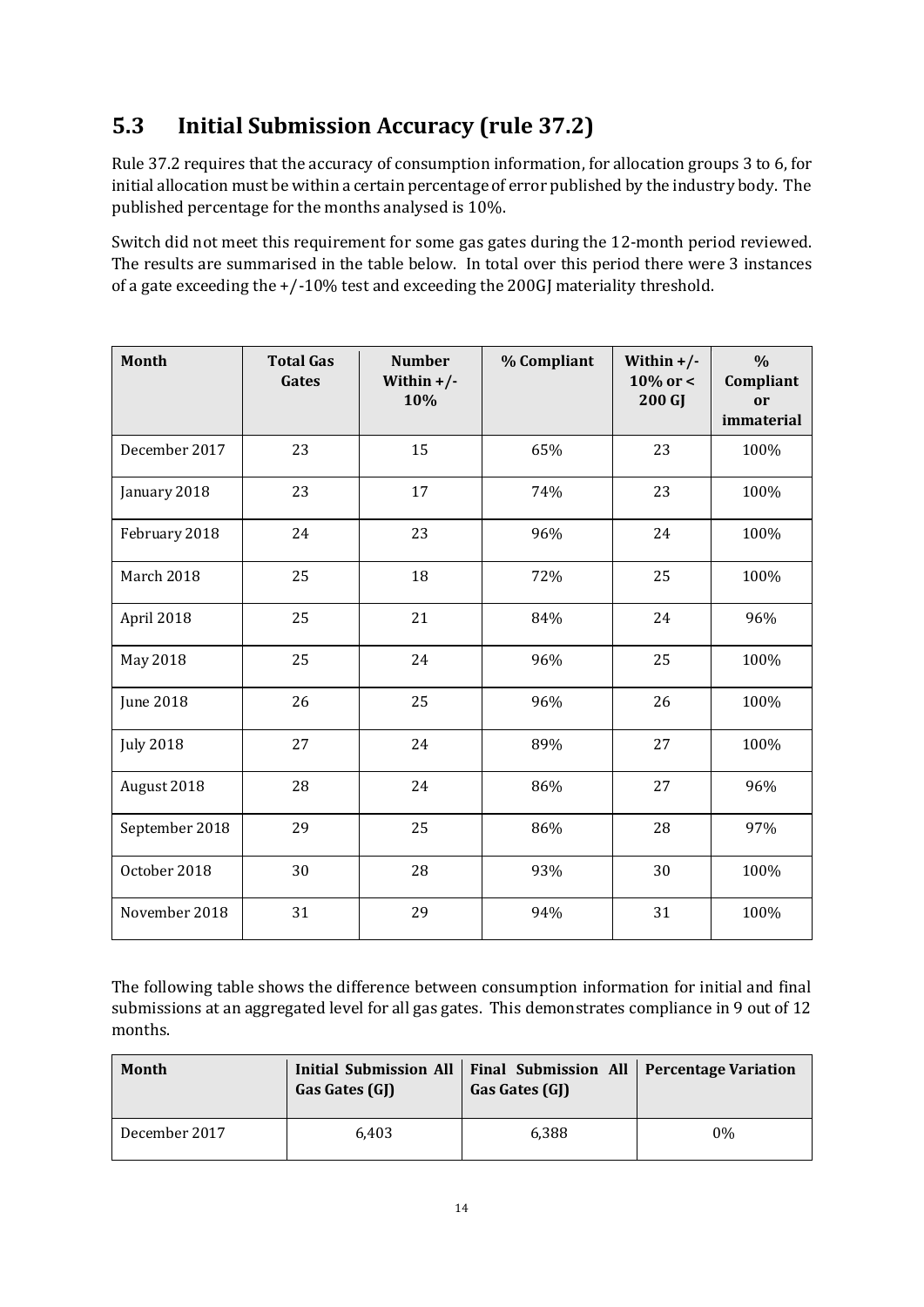| January 2018     | 6,267  | 6,046  | 4%    |
|------------------|--------|--------|-------|
| February 2018    | 6,150  | 6,437  | $-4%$ |
| March 2018       | 7,947  | 7,534  | 5%    |
| April 2018       | 8,755  | 7,672  | 14%   |
| May 2018         | 11,227 | 11,319 | $-1%$ |
| June 2018        | 12,159 | 12,400 | $-2%$ |
| <b>July 2018</b> | 12,889 | 12,398 | 4%    |
| August 2018      | 13,548 | 11,614 | 17%   |
| September 2018   | 11,847 | 9,907  | 20%   |
| October 2018     | 11,133 | 10,987 | 1%    |
| November 2018    | 10,287 | 10,202 | 1%    |

An initial file and a final file for the same consumption month were compared at an ICP level. The list of ICPs was the same in both files, suggesting good process for identifying the complete list of ICPs that should be included in an initial file. The differences between initial and final figures are therefore caused by estimates. It is noted that typically the Switch consumption is overestimated (the initial submission exceeding the final submission). During the audit it was noted that some ICPs had estimated consumption in the initial file while the actual consumption in the final submission was nil.

Because of the policy of having meters on a 20-day schedule there are few if any estimates by the time of the interim submission.

Breaches have already been alleged for differences between initial and final submission data so are not repeated here.

RECOMMENDATION: That Switch review how initial estimates are made with a view to improving the accuracy of initial submissions

#### <span id="page-14-0"></span>**5.4 Historic Estimates (Rules 34 & 35)**

To assist with determining compliance of the historic estimate processes, Vector was supplied with a list of scenarios. Vector provided an example for each relevant scenario and all examples were found to meet the test expectation.

| <b>HE Scenarios</b> |                 |                         |               |
|---------------------|-----------------|-------------------------|---------------|
| <b>Test</b>         | <b>Scenario</b> | <b>Test Expectation</b> | <b>Result</b> |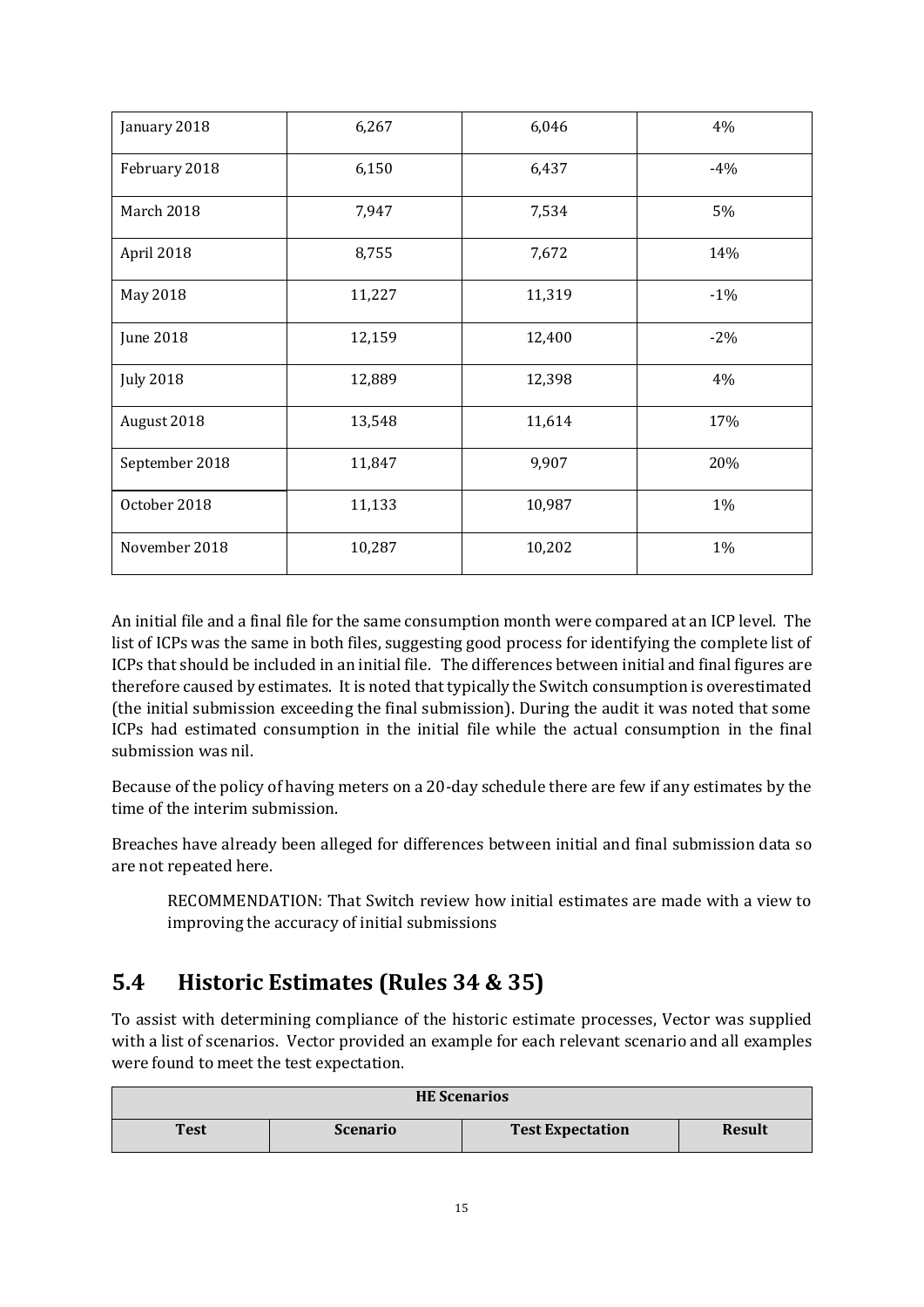| A | ICP becomes Active part<br>way through a month          | Consumption is only<br>calculated for the Active<br>portion of the month.                | Compliant   |
|---|---------------------------------------------------------|------------------------------------------------------------------------------------------|-------------|
| B | ICP becomes Inactive part<br>way through a month.       | Consumption is only<br>calculated for the Active<br>portion of the month.                | Compliant   |
| C | ICP's become Inactive<br>then Active within a<br>month. | Consumption is only<br>calculated for the Active<br>portion of the month.                | No examples |
| D | ICP switches in part way<br>through a month             | Consumption is calculated to<br>include the 1st day of<br>responsibility.                | Compliant   |
| E | ICP switches out part way<br>through a month            | Consumption is calculated to<br>include the last day of<br>responsibility.               | Compliant   |
| F | ICP switches out then<br>back in within a month         | Consumption is calculated for<br>each day of responsibility.                             | No examples |
| G | Continuous ICP with a<br>read during the month          | Consumption is calculated<br>assuming the readings are<br>valid until the end of the day | Compliant   |
| H | Continuous ICP without a<br>read during the month       | Consumption is calculated<br>assuming the readings are<br>valid until the end of the day | Compliant   |
| I | <b>Rollover Reads</b>                                   | Consumption is calculated<br>correctly in the instance of<br>meter rollovers.            | Compliant   |

A manual calculation was also performed using the relevant seasonal adjustment shape files to verify Vector/Switch processes.

#### <span id="page-15-0"></span>**5.5 Proportion of Historic Estimates (rule 40.1)**

This rule requires retailers to report to the allocation agent the proportion of historic estimates contained within the consumption information for the previous initial, interim and final allocations. The relevant files were examined and compliance is confirmed.

#### <span id="page-15-1"></span>**5.6 Forward Estimates (rules 34 & 36)**

Allocation groups 3 to 6 have to use meter readings to predict consumption to the end of the month. The rules do not prescribe how forward estimates are to be calculated. Vector were able to explain in detail their processes for calculating forward estimates. They were also able to demonstrate that they retain the necessary information to identify historical and forward estimates.

No issues arose.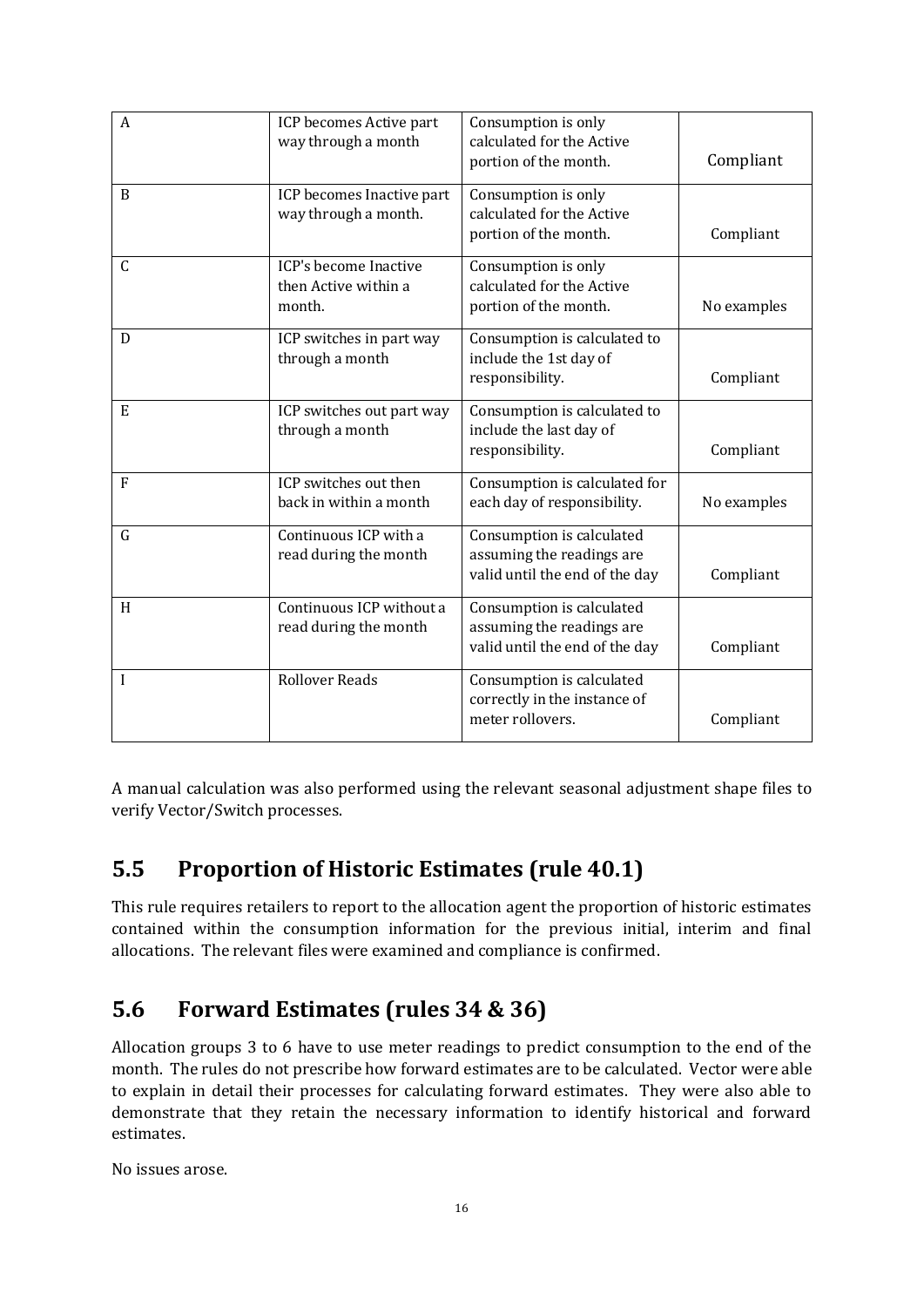# <span id="page-16-0"></span>**5.7 Billed vs Consumption Comparison (rule 52)**

Switch send an "as billed" file to Vector who then create and submit the GAS070. While on site a recent GAS070 was verified back to the data supplied by the retailer, which in turn was verified back with Switch at an ICP level.

The table below shows a comparison between quantities billed and consumption information submitted to the allocation agent for three years. The consumption information submitted is higher than quantities billed in all three years and the difference is significantly more in the most recent period.

| <b>Billed vs Consumption</b> |                  |                      |               |              |
|------------------------------|------------------|----------------------|---------------|--------------|
| Year<br>ending               | <b>Billed GJ</b> | <b>Submission GJ</b> | Difference GJ | % Difference |
| May<br>2020                  | 46,352           | 49,728               | $-3,376$      | $-6.8%$      |
| May<br>2019                  | 108,535          | 111,717              | $-3,182$      | $-2.8%$      |
| May<br>2018                  | 94,937           | 97,251               | $-2,314$      | $-2.4%$      |
| <b>Total</b>                 | 249,824          | 258,696              | $-8,872$      | $-3.4%$      |

The largest discrepancy was in the year ending May 2020 and the largest difference by gas gate (in GJs) in that year was at GTA03610.

Extract from GAR080:

May-20 SULG GTA03610 25741.43 28337.9 -2596.47

RECOMMENDATION: As the difference between billed and submitted figures is growing it is suggested Switch undertake a more detailed review of this data to establish why this trend is occurring

#### <span id="page-16-1"></span>**5.8 Gas Trading Notifications (Rule 39)**

A retailer must give notice to the allocation agent when they commence, amend or cease gas supply under a supplementary agreement to a transmission services agreement. They must do this by the third business day of the month following the relevant consumption month of the change.

Switch have no supplementary agreements to notify.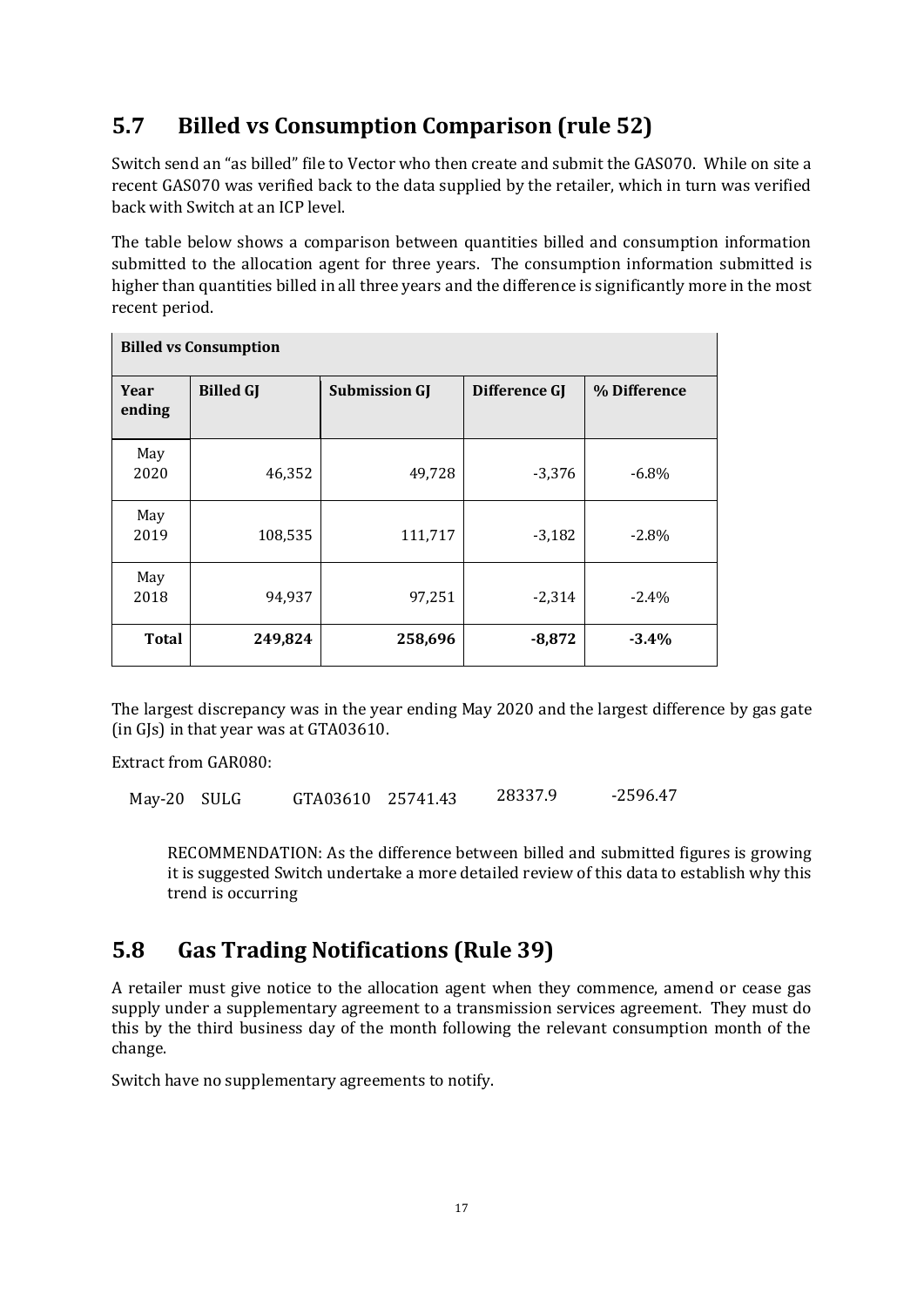## <span id="page-17-0"></span>**6. Conclusion**

The audit found that the Switch control environment is "effective" for eleven of the areas evaluated, "adequate" for four areas and three areas were not applicable. None were found to be "not adequate".

Twelve of the eighteen areas evaluated were found to be compliant, three were not complaint and three areas were not applicable. Switch has had seven alleged breaches under the downstream reconciliation rules since the last audit. Five of these were under rule 37.2 (accuracy of initial consumption submitted versus final consumption); one under rule 33.4 (the provision of final consumption when due); one under rule 26.2 (the general obligation for information to be accurate, not misleading and timely).

| <b>Breach Allegation</b>                                                                                                                                                      | <b>Rules</b> | Section in this report |
|-------------------------------------------------------------------------------------------------------------------------------------------------------------------------------|--------------|------------------------|
| 33 ICPs were found to be in the wrong<br>allocation group, 22 ICPs were moved from<br>allocation group 6 to group 4 and 11 ICPs<br>needed to be moved from group 4 to group 6 | 29.3         | 3.2                    |
| There were 6 ICPs where the last actual read<br>date was more than 12 months ago and Switch<br>had been the retailer for at least 12 months                                   | 29.4.3       | 3.3                    |

The following additional alleged breaches are raised because of this audit:

In addition to recommending that Switch address the cause of the alleged breaches, the report also makes the following recommendations:

RECOMMENDATION That Vector review their monthly process for validating allocation groups to see why these ICPs were missed and in particular review them to identify ICPs that should be moved down allocation groups as well as up.

RECOMMENDATION: That Switch review how initial estimates are made with a view to improving the accuracy of initial submissions

RECOMMENDATION: As the difference between billed and submitted figures is growing it is suggested Switch undertake a more detailed review of this data to establish why this trend is occurring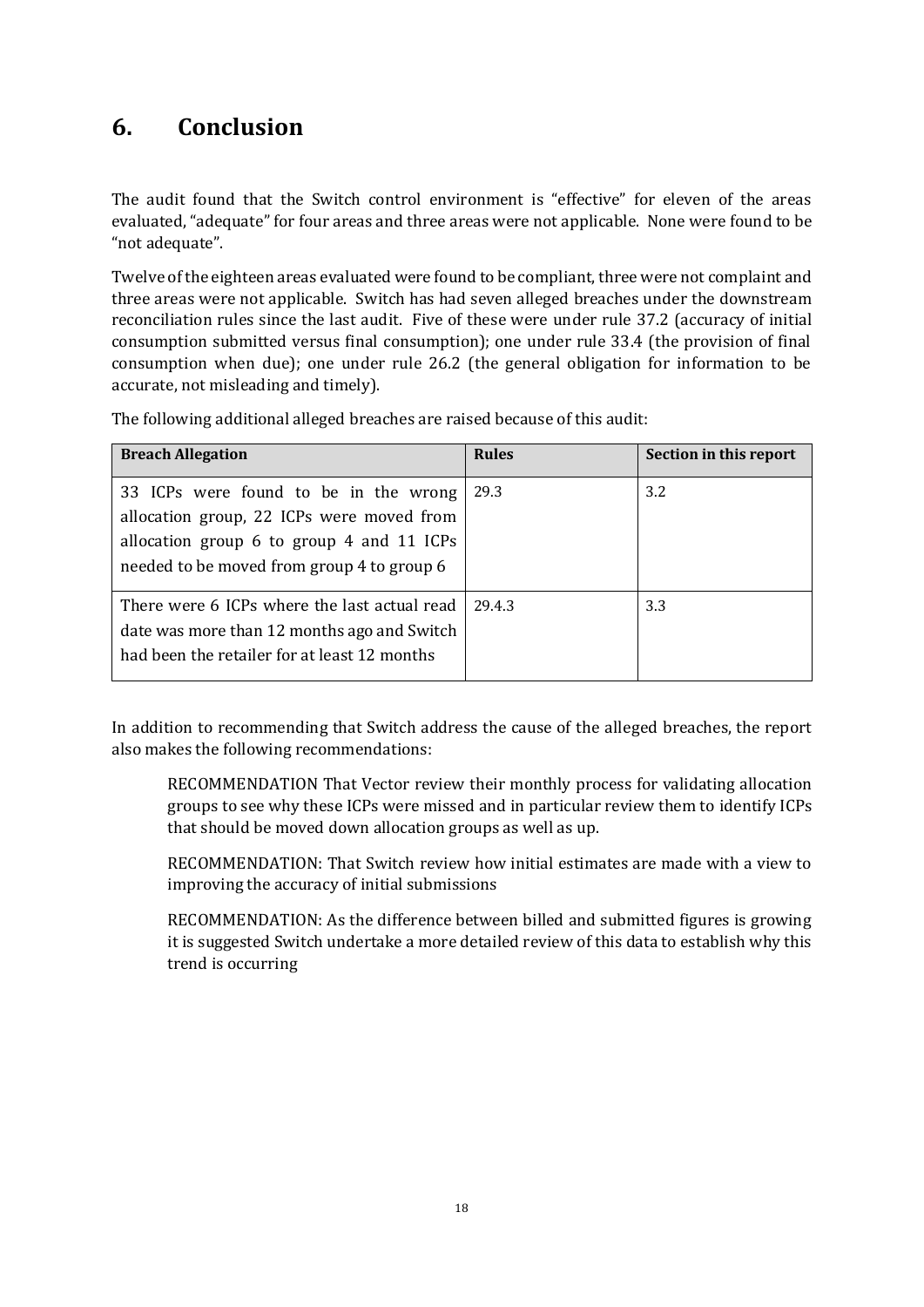# <span id="page-18-0"></span>**Appendix 1 – Control Rating Definitions**

| <b>Control Rating</b>               | <b>Definition</b>                                                                                              |
|-------------------------------------|----------------------------------------------------------------------------------------------------------------|
| Control environment is not adequate | Operating controls designed to mitigate key risks are not<br>applied, or are ineffective, or do not exist.     |
|                                     | Controls designed to ensure compliance are not applied, or are<br>ineffective, or do not exist.                |
|                                     | Efficiency/effectiveness of many key processes requires<br>improvement.                                        |
| Control environment is adequate     | Operating controls designed to mitigate key risks are not<br>consistently applied, or are not fully effective. |
|                                     | Controls designed to ensure compliance are not consistently<br>applied, or are not fully effective.            |
|                                     | Efficiency/effectiveness of some key processes requires<br>improvement.                                        |
| Control environment is effective    | Isolated exceptions identified when testing the effectiveness of<br>operating controls to mitigate key risks.  |
|                                     | Isolated exceptions identified when testing the effectiveness of<br>controls to ensure compliance.             |
|                                     | Isolated exceptions where efficiency/effectiveness of key<br>processes could be enhanced.                      |
|                                     |                                                                                                                |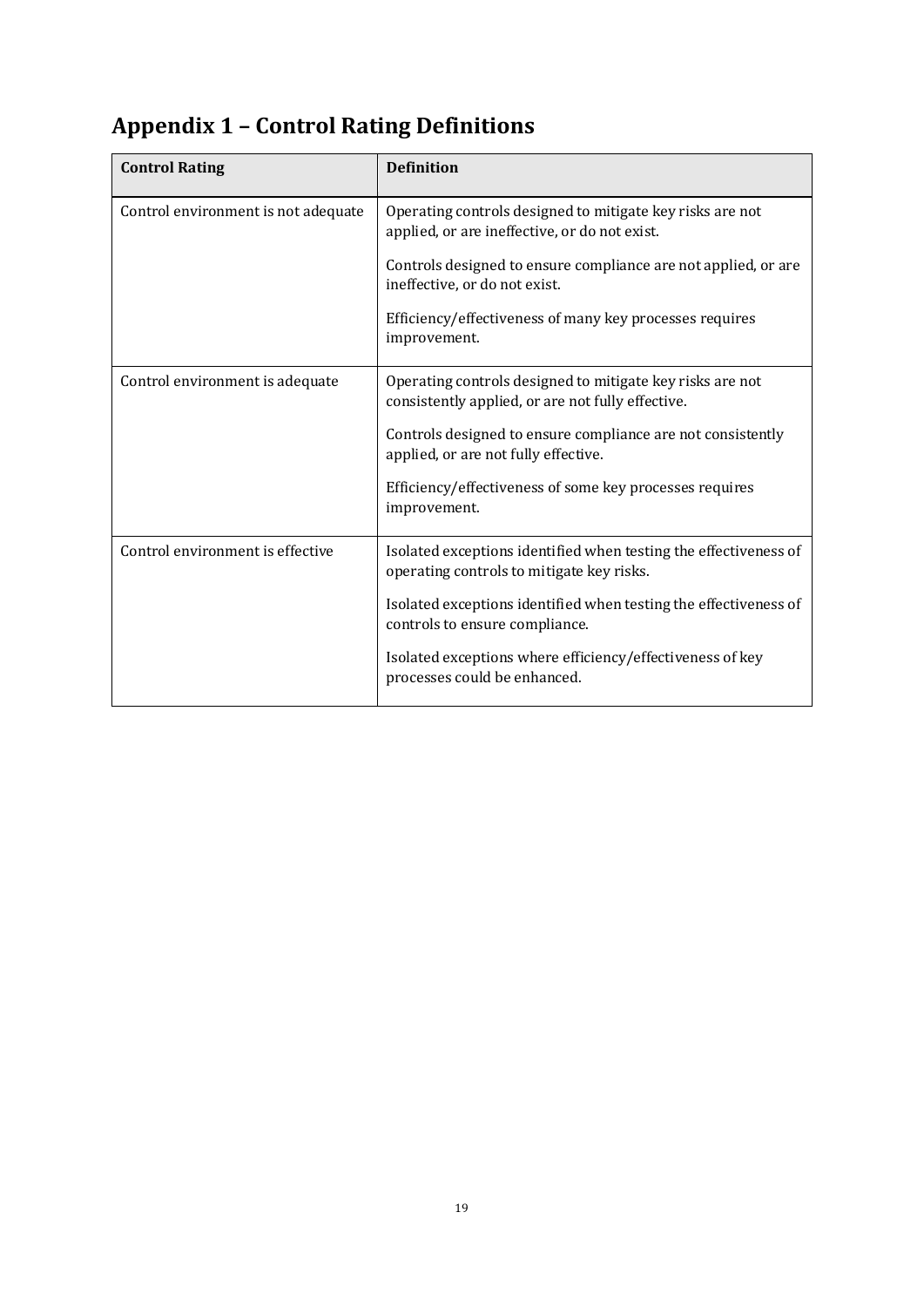## <span id="page-19-0"></span>**Appendix 2 – Alleged Breach Detail**

#### **2.2 Metering set-up information**

Altitude discrepancies between Vector systems and the registry:

| Vector |                 |                  |
|--------|-----------------|------------------|
| system | <b>Registry</b> | <b>ICPNumber</b> |
| 12     | 1               | 0000005711QT0D9  |
| 0      | 66              | 0000141331QT8F4  |
| 5      | 6               | 0001407384QT236  |
| 18     | 43              | 0001435796QT673  |
| 3      | 13              | 0001661620PGBD8  |
| 160    | 162             | 0002062001QTE3C  |
| 30     | 38              | 1001111110QTA61  |
| 10     | 49              | 1001120649QT3B6  |
|        | 16              | 1001257549QT2D8  |

The largest discrepancy is 66, which would create inaccuracy of 0.8% in the energy calculation for ICP 0000141331QT8F4, less than the maximum permissible error of 1%.

#### Meter pressure

| Vector system | Registry | <b>ICPNumber</b>    |
|---------------|----------|---------------------|
|               | 1.5      | 2.5 0001775001QTC7D |
|               | 14       | 1.5 0004008863NG403 |

The largest discrepancy is 1.0, which will have created an inaccuracy for ICP 0001775001QTC7D of 0.99%.

Gas Gate discrepancies:

|               | Gas  |                 | Gas         |                  |
|---------------|------|-----------------|-------------|------------------|
| Vector system | type | <b>Registry</b> | <b>Type</b> | <b>ICPNumber</b> |
| HTV11301      | R    | HTK08301        | R           | 0001033759NG4FB  |
| HTL16601      | X    | NGW14501        | X           | 0003028152NG65A  |
| WST03610      | X    | HEN74101        | X           | 1001258211QTEA6  |
| WST03610      | X    | HEN74101        | X           | 1001291986QT795  |

In these instances, the discrepancy in gas gate has not resulted in an incorrect gas type being used so won't have created inaccuracy in the energy calculation.

#### **3.3 Meter reading requirements**

| ICP             | Last Actual read<br>Date |
|-----------------|--------------------------|
| 0002317761QTFE3 | 24/06/2019               |
| 0000338491QT128 | 25/03/2019               |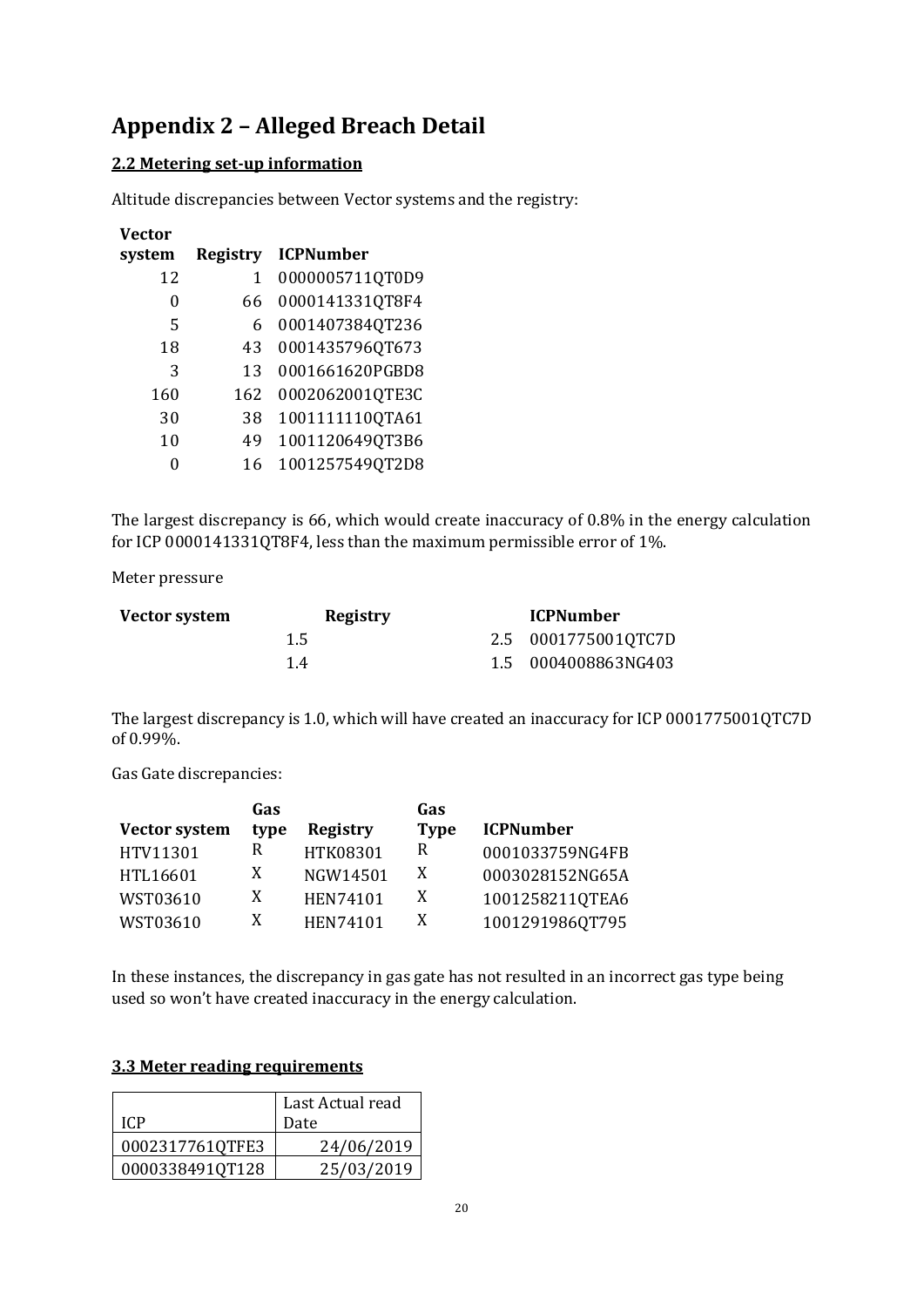| 0000338511QTD66 | 25/03/2019       |
|-----------------|------------------|
| 1000513993PG51E | 24/05/2019       |
| 0000366211QT9D0 | 25/01/2019       |
| 0002264781QT96C | Always estimated |